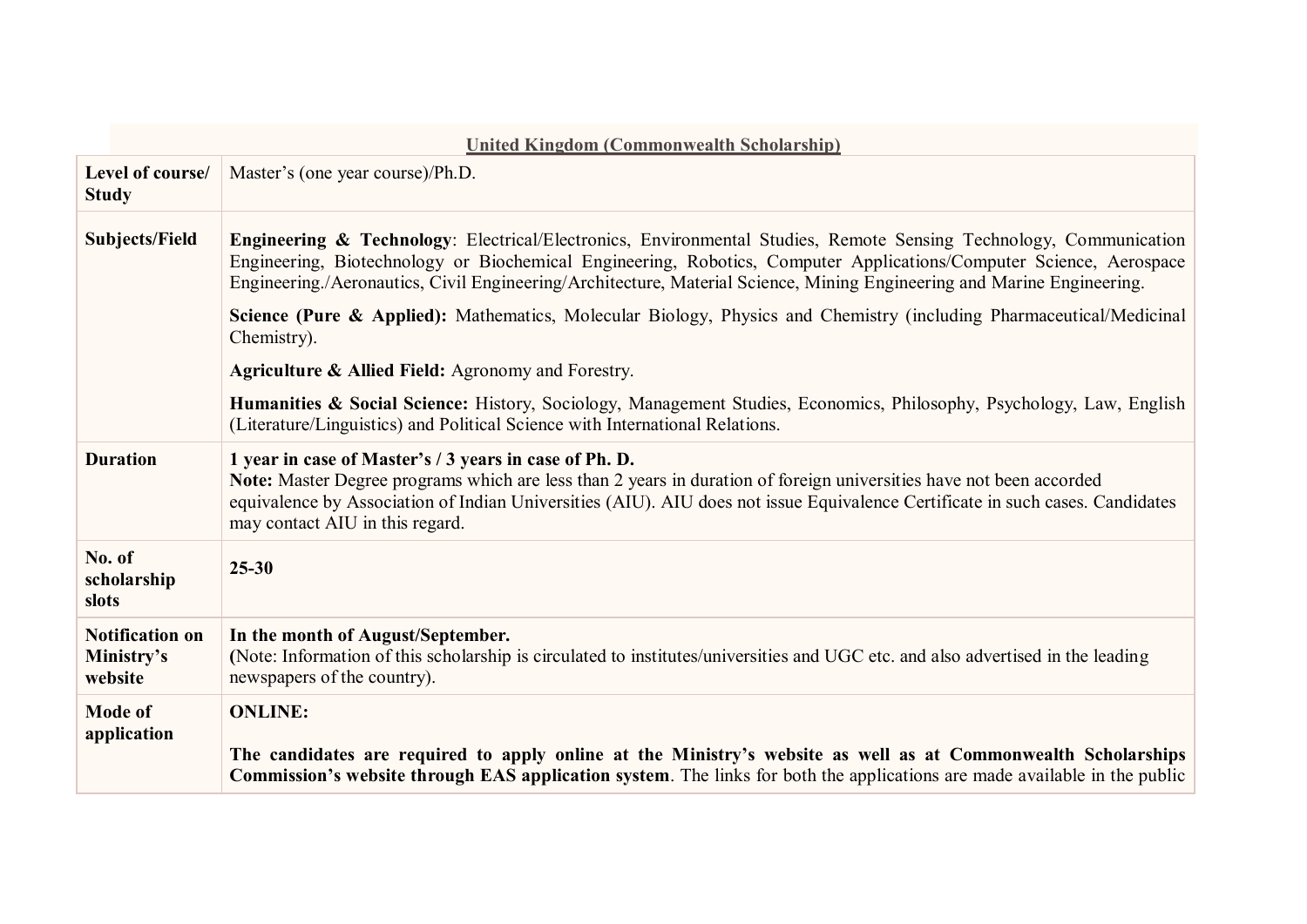|                                  | notice.                                                                                                                                                                                                                                                                                                                               |  |  |
|----------------------------------|---------------------------------------------------------------------------------------------------------------------------------------------------------------------------------------------------------------------------------------------------------------------------------------------------------------------------------------|--|--|
| <b>Eligibility</b><br>conditions | 1) AGE: candidate age must not exceed 40 years as on date specified in the public notice.<br>2) MINIMUM QUALIFICATIONS:                                                                                                                                                                                                               |  |  |
|                                  | FOR MASTER'S DEGREE: One should hold or expect to hold the certificate of Bachelor's Degree by October, 2016<br>(A)<br>in the subject field concerned (indicated above) securing 60% or above marks in Humanities and Social Science group and 65%<br>or above marks in Engineering and Technology, Science and Agriculture groups.   |  |  |
|                                  | FOR Ph.D. DEGREE: One should hold or expect to hold the certificate of Master's Degree by October 2016 in the<br>(B)<br>concerned subject fields securing 60% or above marks in Humanities and Social Science group and 65% or above marks in the<br>relevant subjects in Engineering and Technology, Science and Agriculture groups. |  |  |
|                                  | Candidates who have already been abroad for studies/training/ specialization either on scholarships or on their own, for<br>3)<br>a period exceeding six months are eligible to apply if they have been in India for at least two consecutive years after returning<br>from abroad as on date specified in the public notice.         |  |  |
|                                  | Application of candidate who is already abroad is not considered.<br>4)                                                                                                                                                                                                                                                               |  |  |
| <b>Other</b>                     | The candidates must have completed tertiary education in English medium.<br>$\bullet$                                                                                                                                                                                                                                                 |  |  |
| requirements                     | The Candidates whose native language is not English are required to provide the evidence that they have sufficient<br>$\bullet$<br>competence in English to study in the United Kingdom.                                                                                                                                              |  |  |
|                                  | Nominated candidates will be required to take the IELTS, for which they may contact local British Council Office.<br>$\bullet$                                                                                                                                                                                                        |  |  |
|                                  | An IELTS test is considered valid if taken in the given time frame. The same is specified by the Commonwealth<br>$\bullet$<br>Scholarship Commission at the time of scholarship announcement.                                                                                                                                         |  |  |
|                                  | A Ph.D. applicant is required to obtain offer of acceptance from a potential supervisor of his/her chosen<br>$\bullet$<br>University. However, the offer of acceptance from supervisor is not required at the time of applying online but it                                                                                          |  |  |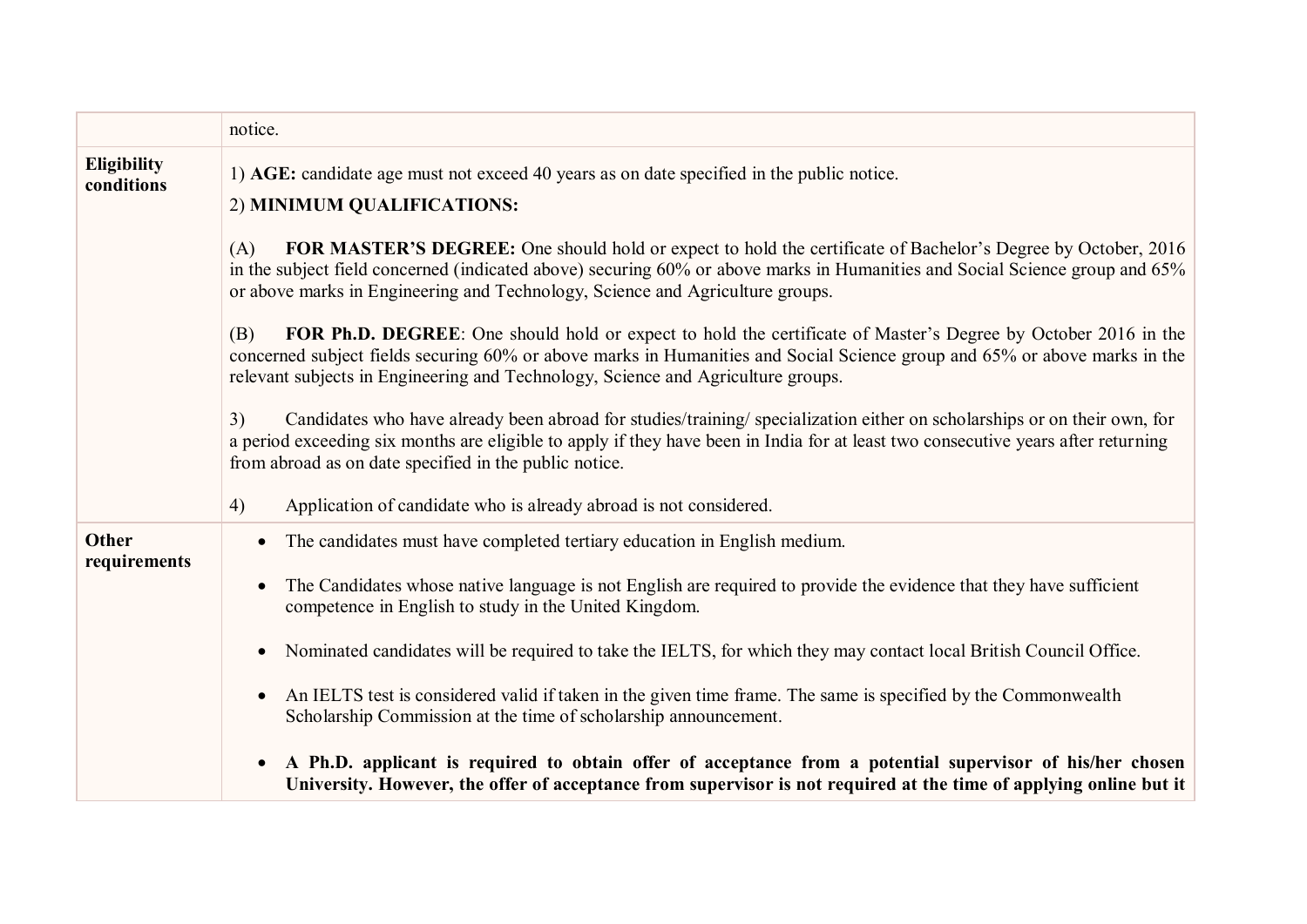|                         | is mandatory to submit at the time of interview which is conducted by the Ministry of Human Resource<br>Development.                                                                                                                                        |
|-------------------------|-------------------------------------------------------------------------------------------------------------------------------------------------------------------------------------------------------------------------------------------------------------|
| Value of<br>Scholarship | The Government of United Kingdom provides the following<br>Note: The value of scholarship indicated below is based on the offer received for the course which starts from<br>September/October 2016.                                                        |
|                         | Each scholarship provides: -                                                                                                                                                                                                                                |
|                         | Approved airfare to the United Kingdom and return at the end of the award (the CSC will neither reimburse the cost<br>of fares for dependents, nor usually the cost of journeys made before the award is finally confirmed).                                |
|                         | Approved tuition and examination fees.                                                                                                                                                                                                                      |
|                         | Stipend (living allowance) at the rate of $\pounds$ 1,043 per month, or $\pounds$ 1,279 per month for those at universities in the<br>London metropolitan area (rates quoted at 2016-2017 levels)                                                           |
|                         | Thesis grant towards the cost of preparing a thesis or dissertation, wherever applicable.                                                                                                                                                                   |
|                         | Warm clothing allowance, wherever applicable.                                                                                                                                                                                                               |
|                         | Study travel grant towards the cost of study-related travel within the United Kingdom or overseas.                                                                                                                                                          |
|                         | For PhD Scholars, fieldwork grant towards the cost of fieldwork undertaken overseas (usually the cost of one<br>economy class return airfare to scholar fieldwork location).                                                                                |
|                         | For PhD Scholars, paid mid-term visit (airfare) to their home country (unless they have claimed (or intend to claim)<br>spouse and/or child allowances during their scholarship, or have received a return airfare to their home country for<br>fieldwork). |
|                         | If scholarship is at least 18 months long, the following family allowances:                                                                                                                                                                                 |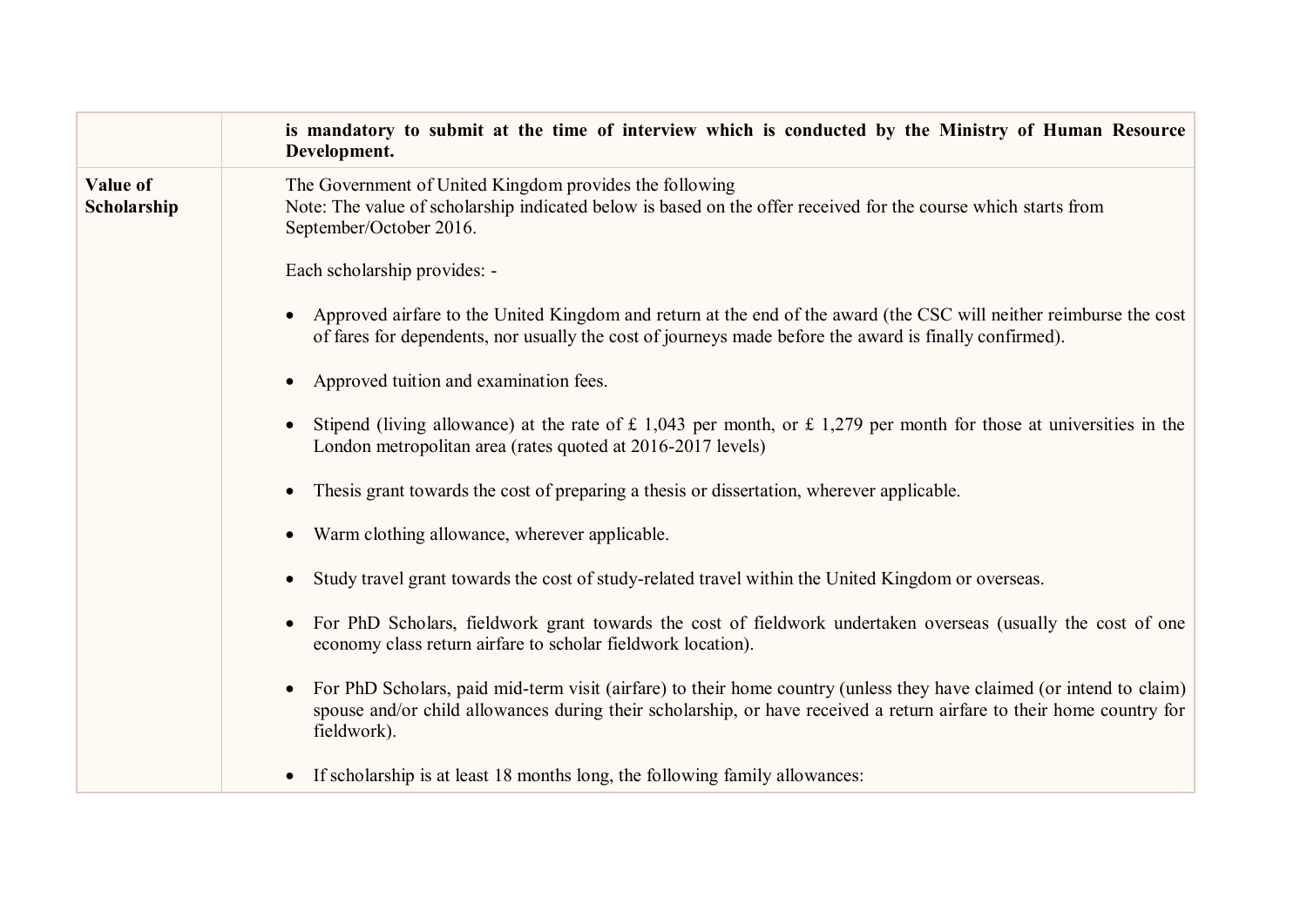|                                    | $\bullet$ Spouse allowance of £224 per month if the scholar and his/her spouse are living together at the same address<br>in the UK (unless his/her spouse is also in receipt of a scholarship; other conditions also apply)<br>$\div$ Child allowance of £224 per month for the first child, and £110 per month for the second and third child<br>under the age of 16, if scholar is accompanied by his/her spouse and children and they are living with<br>him/her at the same address in the UK.<br>• If scholar is widowed, divorced, or a single parent (irrespective of the length of her scholarship), child allowance of<br>£448 per month for the first child, and £110 per month for the second and third child under the age of 16, if scholar<br>is accompanied by his/her children and they are living with him/her at the same address in the UK. |
|------------------------------------|-----------------------------------------------------------------------------------------------------------------------------------------------------------------------------------------------------------------------------------------------------------------------------------------------------------------------------------------------------------------------------------------------------------------------------------------------------------------------------------------------------------------------------------------------------------------------------------------------------------------------------------------------------------------------------------------------------------------------------------------------------------------------------------------------------------------------------------------------------------------|
| Communication<br>with applicant    | Every information related to this scholarship is published at Ministry's website. The candidates are informed through<br>email regarding their interview.                                                                                                                                                                                                                                                                                                                                                                                                                                                                                                                                                                                                                                                                                                       |
| <b>Tentative dates</b>             | Announcement of name of the candidates shortlisted for interview: First week of November<br>Interview of the shortlisted candidates: Between 20th November and 15th December.                                                                                                                                                                                                                                                                                                                                                                                                                                                                                                                                                                                                                                                                                   |
| <b>Selection</b><br><b>Process</b> | Only shortlisted candidates are called for interview and the Selection Committee consisting of subject experts interviews<br>the candidates. Based on merit, the nominations are made. The nominations are sent to Commonwealth Scholarship<br>Commission for final selection.                                                                                                                                                                                                                                                                                                                                                                                                                                                                                                                                                                                  |
|                                    | Nomination of a candidate by Government of India does not, in any way, guarantee final selection or placement. The<br>Commonwealth Scholarship Commission makes its own selection out of overall nominees recommended by all the<br>participating countries in the Programme.                                                                                                                                                                                                                                                                                                                                                                                                                                                                                                                                                                                   |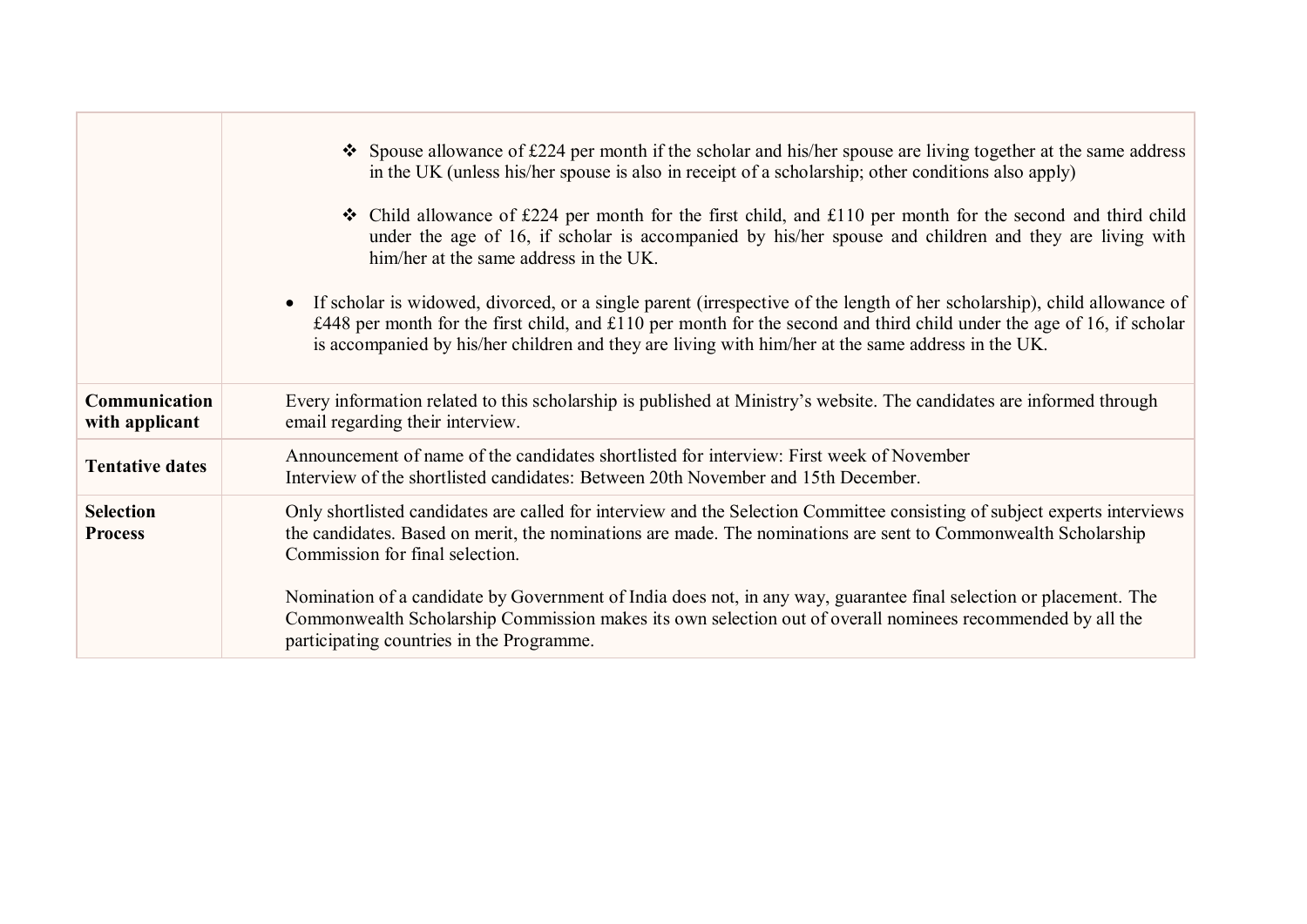| Level of course/<br><b>Study</b>                | Master's /Ph.D.                                                                                                                                                                                                                                                                                                                                                                                                                                                                                                       |  |
|-------------------------------------------------|-----------------------------------------------------------------------------------------------------------------------------------------------------------------------------------------------------------------------------------------------------------------------------------------------------------------------------------------------------------------------------------------------------------------------------------------------------------------------------------------------------------------------|--|
| <b>Subjects/Field</b>                           | 1. Agriculture Development, 2. Renewable Energy                                                                                                                                                                                                                                                                                                                                                                                                                                                                       |  |
| <b>Duration</b>                                 | 1 or 2 years in case of Master's / 3 years in case of Ph. D.                                                                                                                                                                                                                                                                                                                                                                                                                                                          |  |
|                                                 | Note: Master Degree Programs which are less than 2 years in duration of foreign universities have not been accorded<br>equivalence by Association of Indian Universities (AIU). AIU does not issue Equivalence Certificate in such cases. Candidates<br>may contact AIU in this regard.                                                                                                                                                                                                                               |  |
| No. of<br>scholarship<br>slots                  | $\boldsymbol{2}$                                                                                                                                                                                                                                                                                                                                                                                                                                                                                                      |  |
| <b>Notification on</b><br>Ministry's<br>website | In the month of February/March.                                                                                                                                                                                                                                                                                                                                                                                                                                                                                       |  |
| <b>Mode of</b><br>application                   | <b>ONLINE:</b><br>The candidates are required to apply online at the Ministry's website. The links for online application is made available in<br>the public notice. The shortlisted candidates are also required to fill the form prescribed by the donor country and to bring at the<br>time of interview.                                                                                                                                                                                                          |  |
| <b>Eligibility</b><br>conditions                | <b>AGE:</b> No age limit.<br>1)<br><b>MINIMUM QUALIFICATIONS:</b><br>2)<br>Applicants should have completed Bachelor's Degree or Master's Degree in the subject or allied fields with minimum<br>65% marks for Master's or Ph.D. respectively.<br>Candidates who have already been abroad for studies/training/ specialization either on scholarships or on their own, for<br>3)<br>a period exceeding six months are eligible to apply if they have been in India for at least two consecutive years after returning |  |

## **New Zealand (Commonwealth Scholarship)**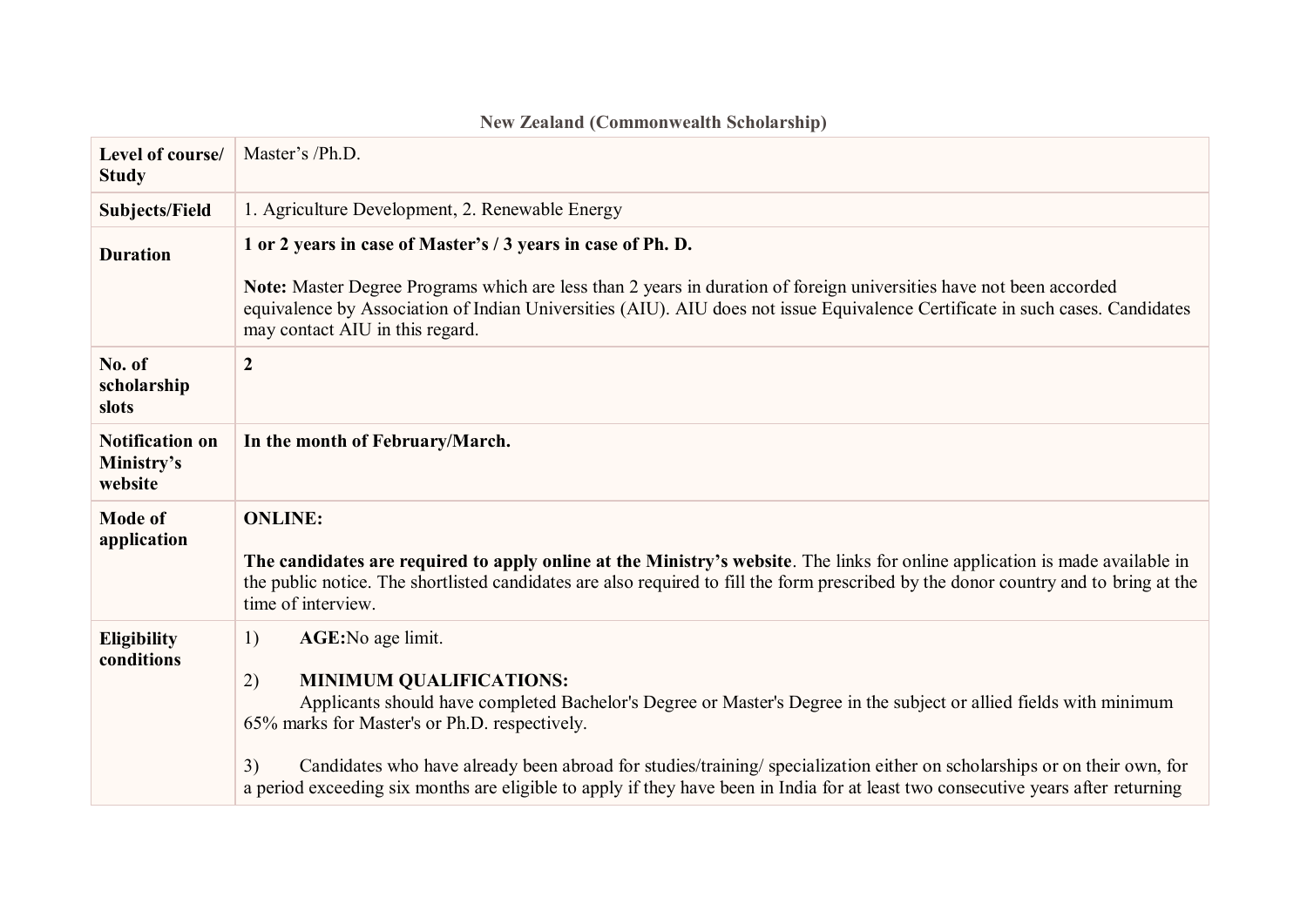|                                      | from abroad as on date specified in the public notice.                                                                                                                                                                                                                                                                                                                                                                                                                                                                                                                                                                                                                                                                                                                                                                                                 |  |
|--------------------------------------|--------------------------------------------------------------------------------------------------------------------------------------------------------------------------------------------------------------------------------------------------------------------------------------------------------------------------------------------------------------------------------------------------------------------------------------------------------------------------------------------------------------------------------------------------------------------------------------------------------------------------------------------------------------------------------------------------------------------------------------------------------------------------------------------------------------------------------------------------------|--|
|                                      | Application of candidate who are already abroad is not considered.<br>4)                                                                                                                                                                                                                                                                                                                                                                                                                                                                                                                                                                                                                                                                                                                                                                               |  |
|                                      | Applicants are required to produce a letter of offer from a New Zealand university at the time of interview. However, it<br>5)<br>is not required at the time of making application. The list of participating university is provided in the public notice.                                                                                                                                                                                                                                                                                                                                                                                                                                                                                                                                                                                            |  |
| Other<br>conditions/<br>requirements | Applicant must:<br>not hold another scholarship during the period of the New Zealand Commonwealth Scholarship.<br>give an undertaking that after completion of their study they will return to India in order to contribute to country's<br>social/economic development for a minimum period of two years<br>not currently working in the military<br>produce the certificate of English proficiency viz. IELTS or TOFEL. If he/she has no such certificate then an official<br>$\bullet$<br>statement from the education provider that English is the language of instruction in his/her tertiary education. Please<br>note, each institution sets their own English language requirements. Please check with your preferred institution about<br>their requirements for admission to their institution as they may require additional documentation. |  |
| Value of<br>Scholarship              | the full cost of tuition<br>a fortnightly living allowance<br>an establishment allowance<br>medical and travel insurance<br>travel to and from candidates' home country at the start and end of scholarship<br>home leave or reunion travel for some scholars<br>assistance with research and thesis costs for many postgraduate research students.                                                                                                                                                                                                                                                                                                                                                                                                                                                                                                    |  |
| <b>Tentative dates</b>               | Announcement of name of the candidates shortlisted for interview: In the month of May<br>٠<br>Interview of the shortlisted candidates: in the month of June.                                                                                                                                                                                                                                                                                                                                                                                                                                                                                                                                                                                                                                                                                           |  |
| Communication<br>with applicant      | Every information related to this scholarship is published at Ministry's website. The shortlisted candidates are informed through<br>email regarding their interview.                                                                                                                                                                                                                                                                                                                                                                                                                                                                                                                                                                                                                                                                                  |  |
| <b>Selection</b>                     | Only shortlisted candidates are called for interview and the Selection Committee comprising of subject experts<br>$\bullet$                                                                                                                                                                                                                                                                                                                                                                                                                                                                                                                                                                                                                                                                                                                            |  |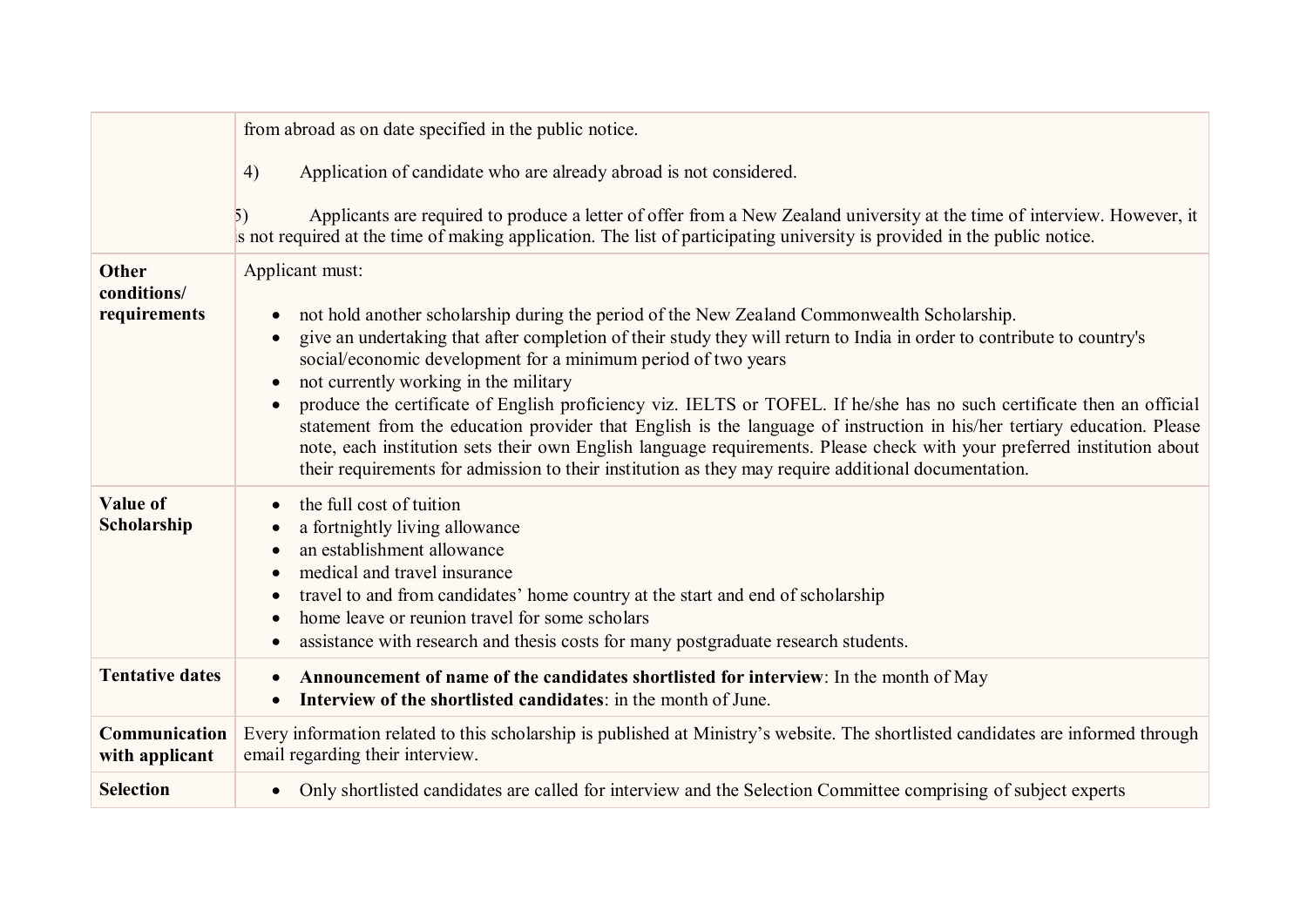| <b>Process</b> | interviews the candidates. Based on merit, the nominations are made.                                                                                                |
|----------------|---------------------------------------------------------------------------------------------------------------------------------------------------------------------|
|                | Nomination of a candidate by Government of India does not, in any way, guarantee final selection or placement. The<br>final selection rests with the donor country. |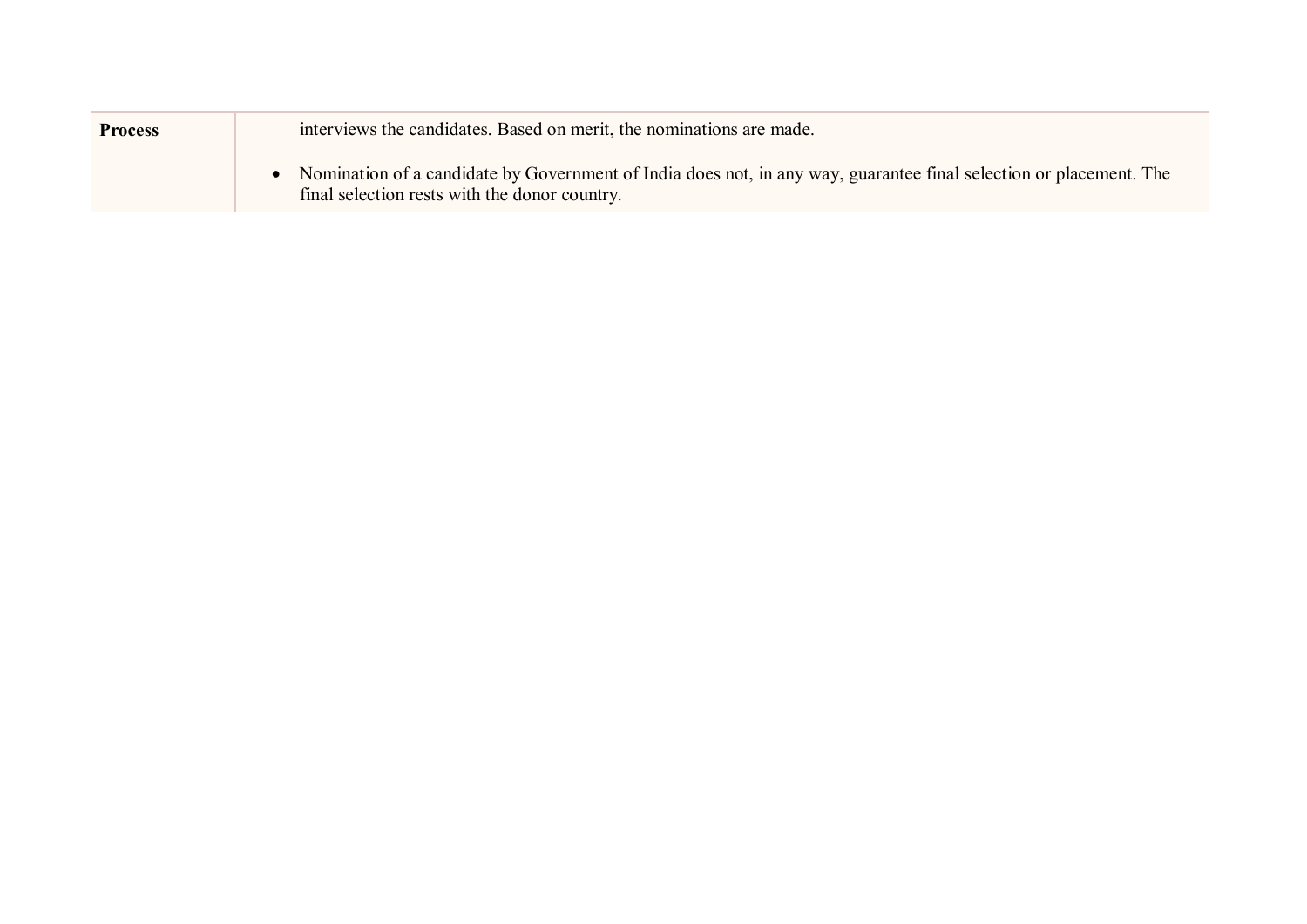|                                                 |                                                                                                                                                                                                                                                                                                                                           | China                    |                                                      |                                         |
|-------------------------------------------------|-------------------------------------------------------------------------------------------------------------------------------------------------------------------------------------------------------------------------------------------------------------------------------------------------------------------------------------------|--------------------------|------------------------------------------------------|-----------------------------------------|
| Level of course/<br><b>Study</b>                | Under Graduate/Master's /Doctoral/ General Scholar Program/ Senior Scholar Program.                                                                                                                                                                                                                                                       |                          |                                                      |                                         |
| <b>Subjects/Field</b>                           | 1) Chinese Language and Literature, 2) Management, 3) Fine Arts (Painting and Sculpture), 4) Agriculture, 5) Sericulture, 6)<br>Biology, 7) Political Science/International relations. 8) Electronics 9) Electricals 10) Economics 11) Computer Science 12)<br>Physics 13) Chemistry 14) Civil Engineering, 15) Architecture 16) Pharmacy |                          |                                                      |                                         |
| <b>Duration</b>                                 | <b>Supporting Categories</b>                                                                                                                                                                                                                                                                                                              | <b>Major Study(year)</b> | <b>Chinese Language (Preparatory</b><br>Study)(year) | <b>Duration of</b><br>Scholarship(year) |
|                                                 | Undergraduate students                                                                                                                                                                                                                                                                                                                    | $4 - 5$                  | $1 - 2$                                              | $4 - 7$                                 |
|                                                 | Master's students                                                                                                                                                                                                                                                                                                                         | $2 - 3$                  | $1 - 2$                                              | $2 - 5$                                 |
|                                                 | Doctoral students                                                                                                                                                                                                                                                                                                                         | $3 - 4$                  | $1 - 2$                                              | $3-6$                                   |
|                                                 | General scholars                                                                                                                                                                                                                                                                                                                          | up to 1                  | up to 1                                              | up to $2$                               |
|                                                 | Senior scholars                                                                                                                                                                                                                                                                                                                           | up to 1                  | up to 1                                              | up to $2$                               |
| No. of<br>scholarship<br>slots                  | 70-80                                                                                                                                                                                                                                                                                                                                     |                          |                                                      |                                         |
| <b>Notification on</b><br>Ministry's<br>website | In the month of February/March.                                                                                                                                                                                                                                                                                                           |                          |                                                      |                                         |
| <b>Mode of</b><br>application                   | <b>ONLINE:</b><br>The candidates are required to apply online at the Ministry's website as well as at the website of China Scholarship<br><b>Commission</b> . The links for online applications are made available in the public notice.                                                                                                  |                          |                                                      |                                         |
| <b>Eligibility</b><br>conditions                | 1) AGE and MINIMUM QUALIFICATIONS as on the date specified in the public notice:<br>Undergraduate programs: applicant must be a High school graduate under the age of 25<br>$\bullet$                                                                                                                                                     |                          |                                                      |                                         |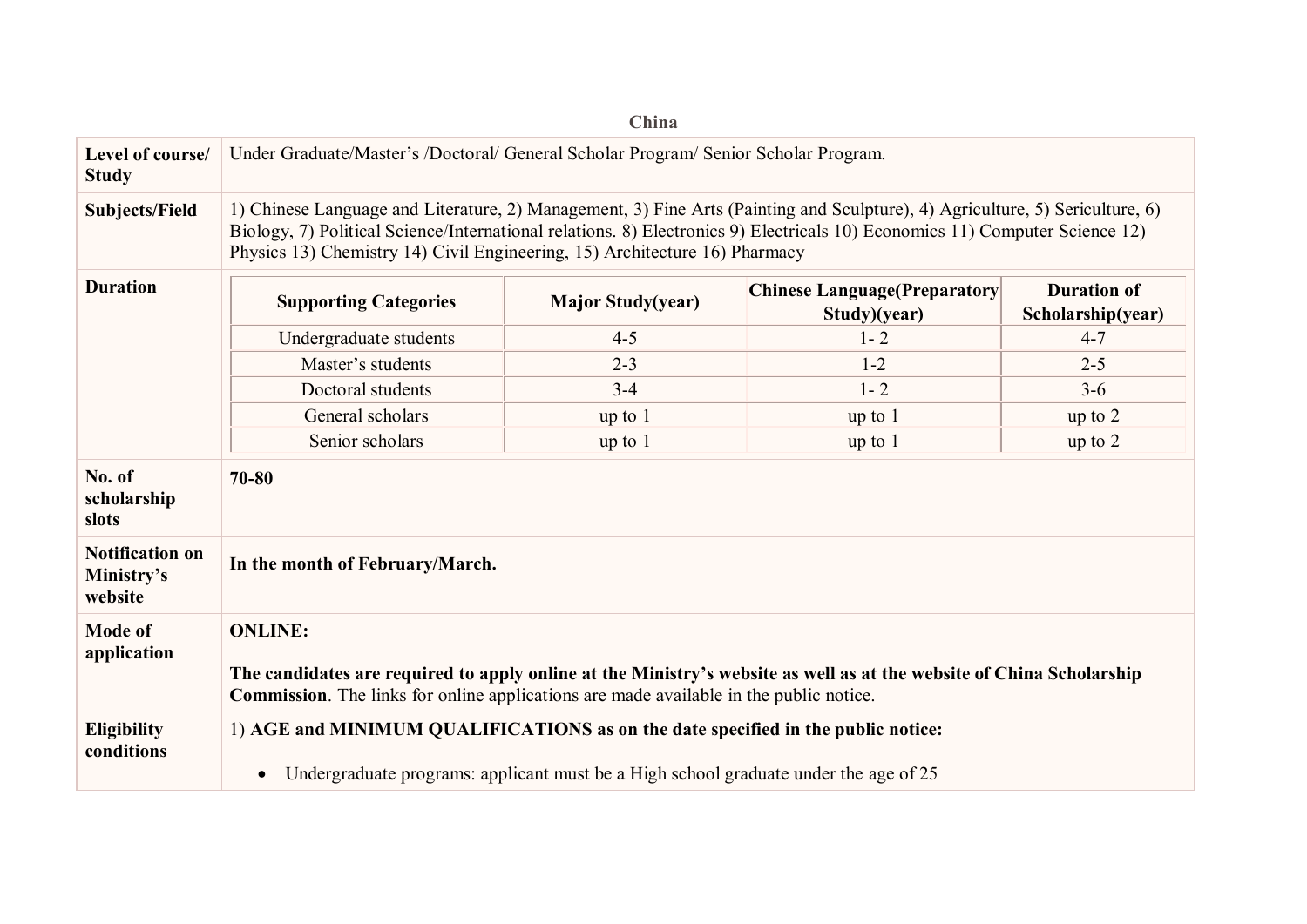|                                      | Master's programs: applicant must be a Bachelor's degree holder under the age of 35<br>Doctoral programs: applicant must be a Master's degree holder under the age of 40<br>General Scholar program: applicant must be under the age of 45 and have completed at least two years of undergraduate<br>study when applying for general scholar programs<br>Senior Scholar programs: applicant must be Master's degree holder or an Associate Professor (or above) under the age<br>of 50 when applying for Senior Scholar Programs.<br>Candidate must be having 60 percent marks in the required qualification.<br>2)<br>Candidates who have already been abroad for studies/training/ specialization either on scholarships or on their own, for<br>3)<br>a period exceeding six months are eligible to apply if they have been in India for at least two consecutive years after returning<br>from abroad as on date specified in the public notice.<br>Application of candidate who are already abroad is not considered.<br>4) |
|--------------------------------------|----------------------------------------------------------------------------------------------------------------------------------------------------------------------------------------------------------------------------------------------------------------------------------------------------------------------------------------------------------------------------------------------------------------------------------------------------------------------------------------------------------------------------------------------------------------------------------------------------------------------------------------------------------------------------------------------------------------------------------------------------------------------------------------------------------------------------------------------------------------------------------------------------------------------------------------------------------------------------------------------------------------------------------|
| Other<br>conditions/<br>requirements | The selected candidates may have to undergo Chinese Language study for one year prior to undertaking study in the areas of<br>their choice.                                                                                                                                                                                                                                                                                                                                                                                                                                                                                                                                                                                                                                                                                                                                                                                                                                                                                      |
| Value of<br>Scholarship              | The Government of China provides full scholarship which covers the following:<br>Tuition waiver: which includes administrative costs and expenditures to support student activities.<br>a)<br><b>Accommodation:</b> Free university dormitory and the student who want to stay outside are provided the following<br>b)<br>accommodation subsidy (per month):<br>Undergraduate students (preppies)/<br>Master's students (general scholars):<br>CNY 700 (INR 7252)                                                                                                                                                                                                                                                                                                                                                                                                                                                                                                                                                               |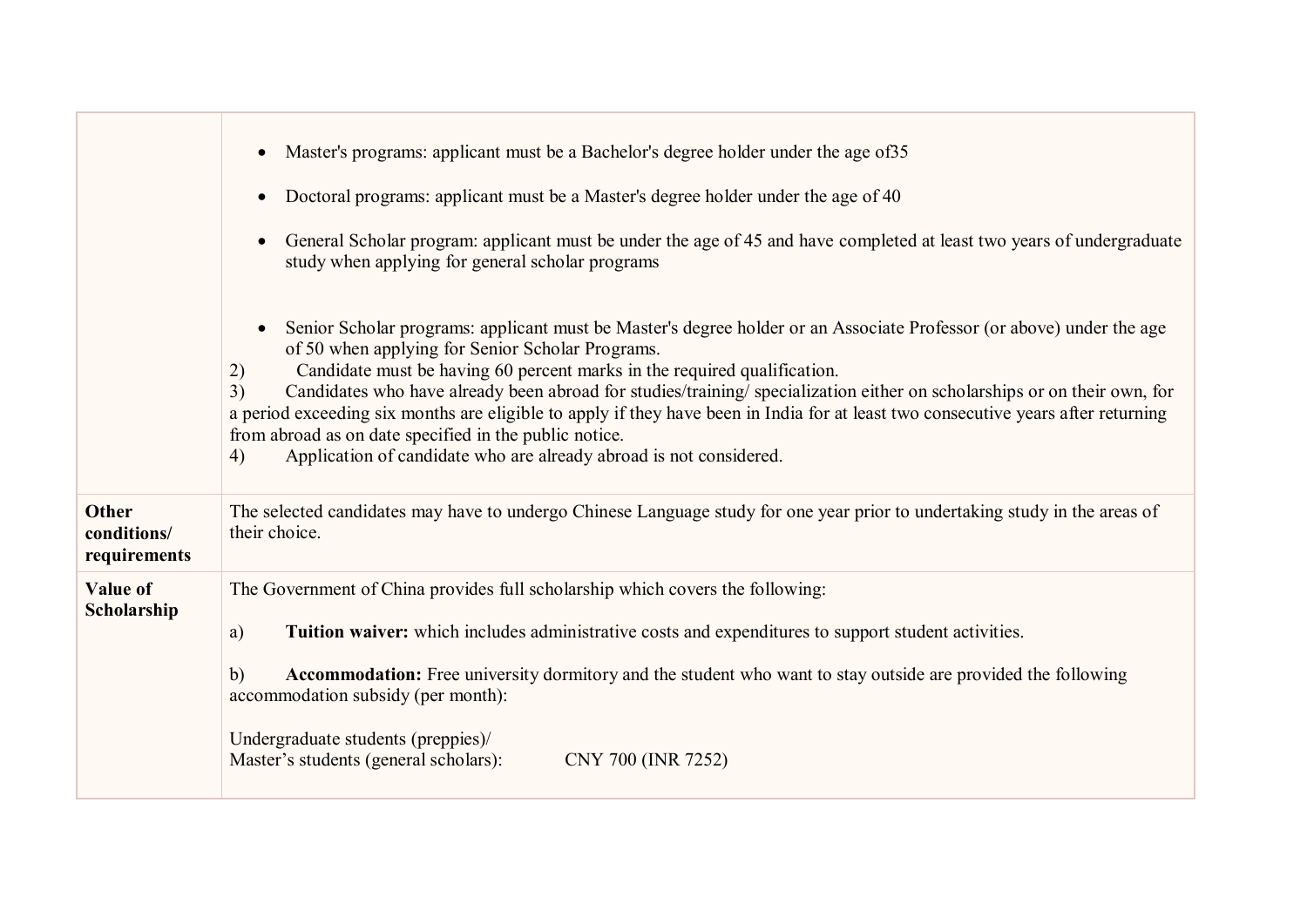|                                    | Doctoral students (senior scholars):                                                                                                                                                                        | CNY 1000 (INR 10360)                                                                                               |
|------------------------------------|-------------------------------------------------------------------------------------------------------------------------------------------------------------------------------------------------------------|--------------------------------------------------------------------------------------------------------------------|
|                                    | Stipend: (per month)<br>$\mathbf{c}$                                                                                                                                                                        |                                                                                                                    |
|                                    | Undergraduate students:                                                                                                                                                                                     | CNY 2,500 (INR 25,900)                                                                                             |
|                                    | Master's students/general scholars:                                                                                                                                                                         | CNY 3,000 (INR 31080)                                                                                              |
|                                    | Doctoral students/senior scholars:                                                                                                                                                                          | CNY 3,500 (INR 36260)                                                                                              |
| <b>Tentative dates</b>             | <b>Announcement of name of the candidates shortlisted for interview</b> : In the last week of March<br>$\bullet$<br>Interview of the shortlisted candidates: In the second/third week of April<br>$\bullet$ |                                                                                                                    |
| Communication<br>with applicant    | Every information related to this scholarship is published at Ministry's website. The candidates are informed through email<br>regarding their interview.                                                   |                                                                                                                    |
| <b>Selection</b><br><b>Process</b> | Only shortlisted candidates are called for interview and the Selection Committee consisting of subject experts interviews<br>$\bullet$<br>the candidates. Based on merit, the nominations are made.         |                                                                                                                    |
|                                    | $\bullet$<br>final selection rests with the donor country.                                                                                                                                                  | Nomination of a candidate by Government of India does not, in any way, guarantee final selection or placement. The |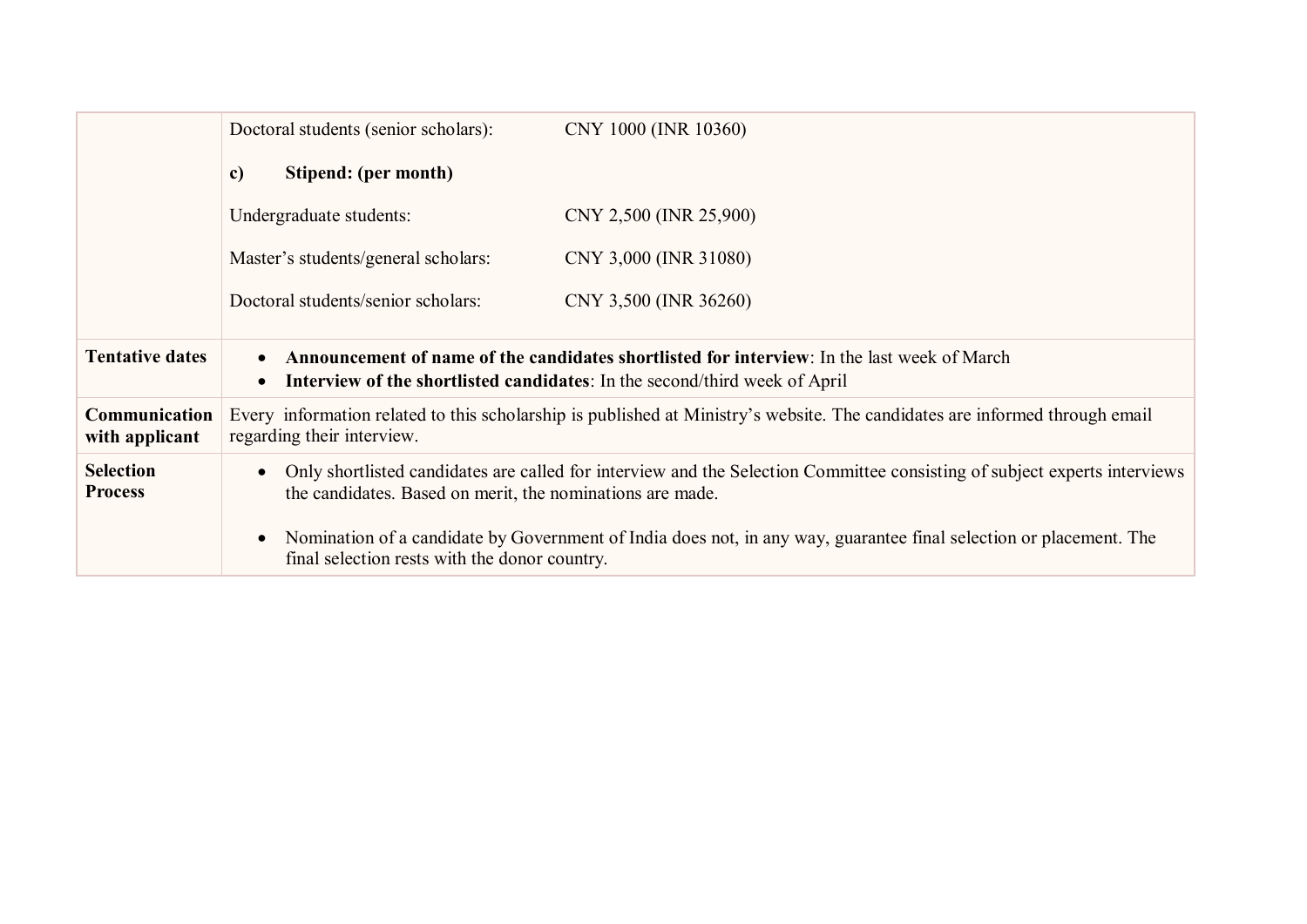| Israel                                          |                                                                                                                                                                                                                                                                                                                                                                                                                                                                                                                                                                                                                                                                                                                                                                                                                                                                                                |  |  |
|-------------------------------------------------|------------------------------------------------------------------------------------------------------------------------------------------------------------------------------------------------------------------------------------------------------------------------------------------------------------------------------------------------------------------------------------------------------------------------------------------------------------------------------------------------------------------------------------------------------------------------------------------------------------------------------------------------------------------------------------------------------------------------------------------------------------------------------------------------------------------------------------------------------------------------------------------------|--|--|
| Level of course/<br><b>Study</b>                | Research/Specialization of 8 months                                                                                                                                                                                                                                                                                                                                                                                                                                                                                                                                                                                                                                                                                                                                                                                                                                                            |  |  |
| <b>Subjects/Field</b>                           | Comparative study of religions (with specific reference to Judaism), Middle East Study, Hebrew Language and Literature,<br>History of the Jewish People, Agriculture, Biology, Biotechnology, Economics, Business Management, Mass Communication,<br>Environment Studies and Chemistry.                                                                                                                                                                                                                                                                                                                                                                                                                                                                                                                                                                                                        |  |  |
| <b>Notification on</b><br>Ministry's<br>website | In the month of September/October.                                                                                                                                                                                                                                                                                                                                                                                                                                                                                                                                                                                                                                                                                                                                                                                                                                                             |  |  |
| No. of<br>Scholarship<br><b>Slots</b>           | $5-10$                                                                                                                                                                                                                                                                                                                                                                                                                                                                                                                                                                                                                                                                                                                                                                                                                                                                                         |  |  |
| <b>Mode of</b><br>application                   | <b>ONLINE:</b><br>The candidates are required to apply online at the Ministry's website. The link for online application is made available in<br>the public notice.                                                                                                                                                                                                                                                                                                                                                                                                                                                                                                                                                                                                                                                                                                                            |  |  |
| <b>Eligibility</b><br>conditions                | 1) AGE: No upper age limit<br>2) MINIMUM QUALIFICATIONS as on the date specified in the public notice:<br>Master's degree in relevant field with minimum 60 % marks for applying to the subjects Agriculture, Biology,<br>Biotechnology, Chemistry, Environment Study Master's degree in relevant field with minimum 55 % marks for the<br>remaining subjects.<br>For Hebrew Language and Literature course: Student pursuing the post graduate course in this subject may apply.<br>Candidates who have already been abroad for studies/training/ specialization either on scholarships or on their own, for<br>3)<br>a period exceeding six months are eligible to apply if they have been in India for at least two consecutive years after returning<br>from abroad as on date specified in the public notice.<br>Application of candidate who are already abroad is not considered.<br>4) |  |  |
| Other<br>conditions/                            | Proof of English or Hebrew language is a must.<br>The applicant should meet the academic requirement of the Israeli university to which he/she applies. A scholarship is                                                                                                                                                                                                                                                                                                                                                                                                                                                                                                                                                                                                                                                                                                                       |  |  |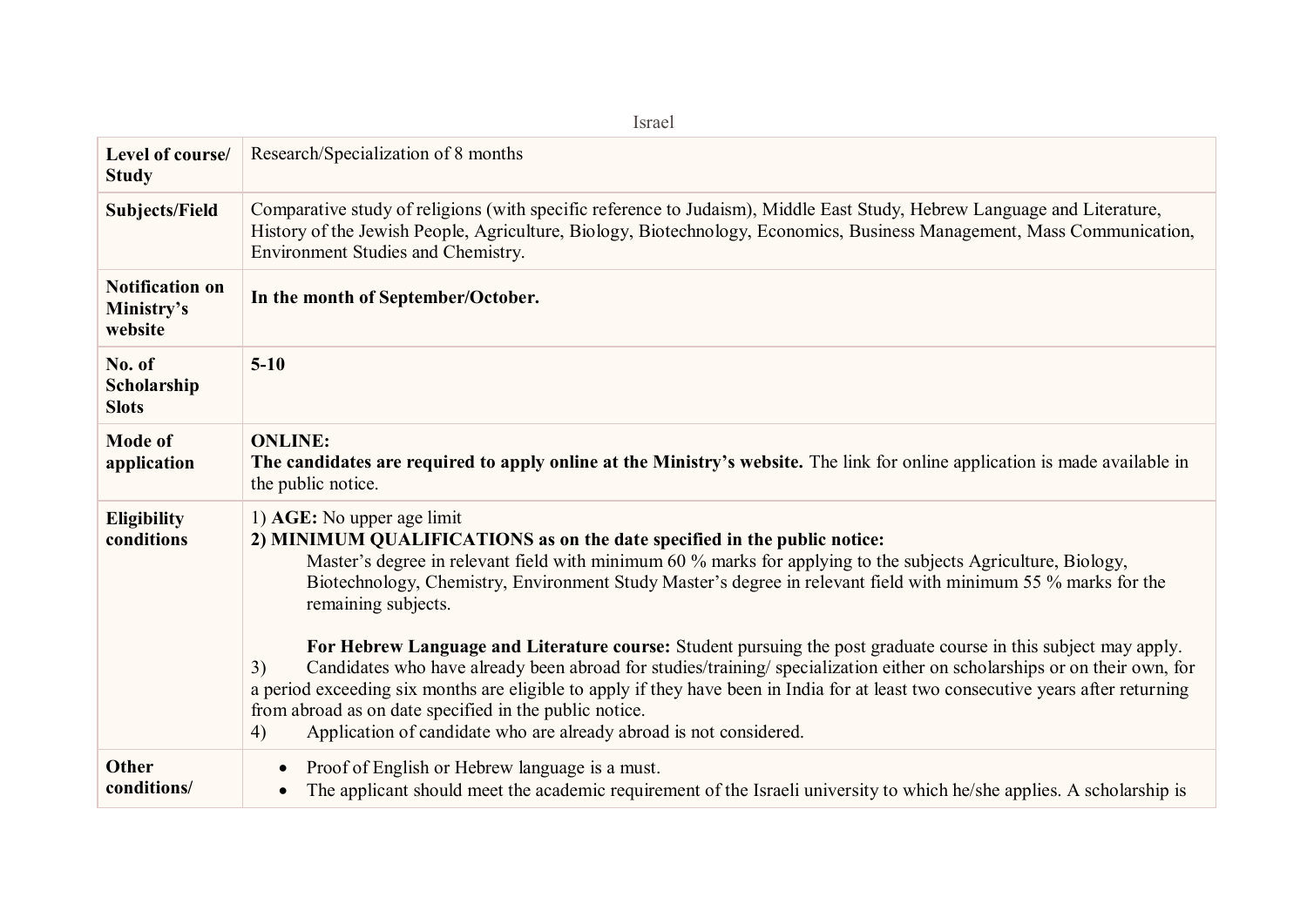| requirements                       | granted only after the institute approves the acceptance of the candidates.                                                                                                                                                                                                                                                                                   |
|------------------------------------|---------------------------------------------------------------------------------------------------------------------------------------------------------------------------------------------------------------------------------------------------------------------------------------------------------------------------------------------------------------|
| Value of<br>Scholarship            | The scholarship could be partial or full.<br>Full scholarship includes: i) tuition fee, ii) basic health insurance, iii) monthly allowance for one academic year (8<br>months only)<br>scholarship includes: i) part of the tuition fee, ii) basic health insurance, iii) monthly allowance for one academic year (8<br>months only)                          |
| <b>Tentative dates</b>             | • Announcement of name of the candidates shortlisted for interview: In the month of January of the next year<br>Interview of the shortlisted candidates: In the month of February                                                                                                                                                                             |
| Communication<br>with applicant    | Every information related to this scholarship is published at Ministry's website. The candidates are informed through email<br>regarding their interview.                                                                                                                                                                                                     |
| <b>Selection</b><br><b>Process</b> | Only shortlisted candidates are called for interview and the Selection Committee comprising of subject experts<br>interviews the candidates. Based on merit, the nominations are made.<br>Nomination of a candidate by Government of India does not, in any way, guarantee final selection or placement. The<br>final selection rests with the donor country. |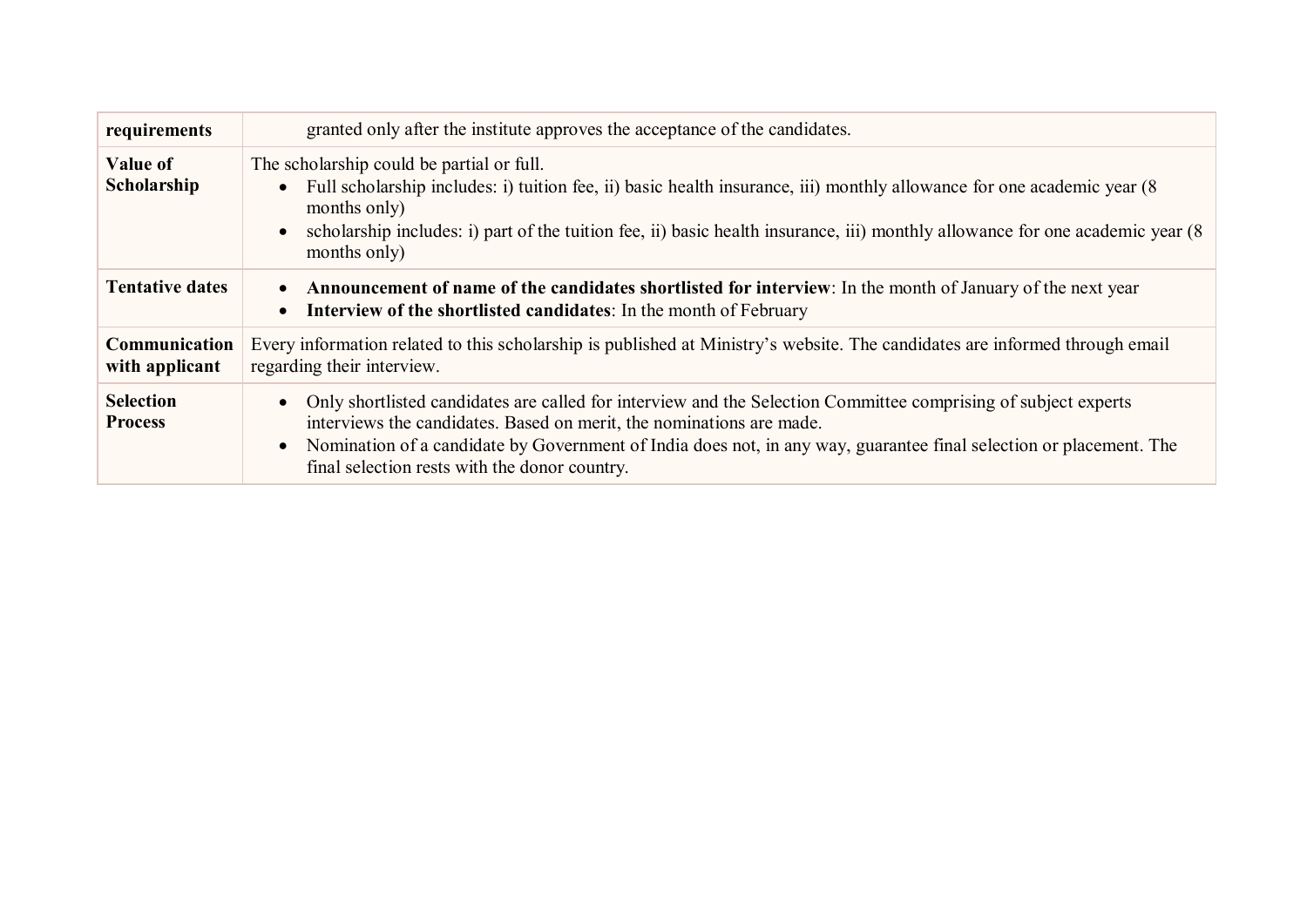|                                                 | <b>South Korea</b>                                                                                                                                                                                                                                                                                                                                                                                                                                                                                                                                                                                                                                                                                                                                                                                                                                               |
|-------------------------------------------------|------------------------------------------------------------------------------------------------------------------------------------------------------------------------------------------------------------------------------------------------------------------------------------------------------------------------------------------------------------------------------------------------------------------------------------------------------------------------------------------------------------------------------------------------------------------------------------------------------------------------------------------------------------------------------------------------------------------------------------------------------------------------------------------------------------------------------------------------------------------|
| Level of course/<br><b>Study</b>                | Master's/Doctoral                                                                                                                                                                                                                                                                                                                                                                                                                                                                                                                                                                                                                                                                                                                                                                                                                                                |
| <b>Subjects/Field</b>                           | Korean Language, International Relations (including Korean Studies), Bio-technology and Electronic Engineering                                                                                                                                                                                                                                                                                                                                                                                                                                                                                                                                                                                                                                                                                                                                                   |
| <b>Duration</b>                                 | Master's: 3 years (including 1 year of Korean Language)<br>Doctoral 4 years (including 1 year of Korean Language)                                                                                                                                                                                                                                                                                                                                                                                                                                                                                                                                                                                                                                                                                                                                                |
| <b>Notification on</b><br>Ministry's<br>website | In the month of February/March.                                                                                                                                                                                                                                                                                                                                                                                                                                                                                                                                                                                                                                                                                                                                                                                                                                  |
| No. of<br>scholarship<br>slots                  | $5 - 10$                                                                                                                                                                                                                                                                                                                                                                                                                                                                                                                                                                                                                                                                                                                                                                                                                                                         |
| <b>Mode of</b><br>application                   | <b>ONLINE:</b><br>The candidates are required to apply online at the Ministry's website. The link for online application is made available in<br>the public notice.                                                                                                                                                                                                                                                                                                                                                                                                                                                                                                                                                                                                                                                                                              |
| <b>Eligibility</b><br>conditions                | <b>1)AGE:</b> Applicants must be under 40 years of age as of September $1st$ of the current year.<br>2) MINIMUM QUALIFICATIONS as on the date specified in the public notice:<br>Applicants must hold a Bachelor's or Master's degree as on August 31 <sup>st</sup> of the current year for applying for Master's degree or<br>Doctoral degree respectively.<br>Candidates who have already been abroad for studies/training/ specialization either on scholarships or on their own, for<br>3)<br>a period exceeding six months are eligible to apply if they have been in India for at least two consecutive years after returning<br>from abroad as on date specified in the public notice.<br>4)<br>Application of candidate who are already abroad is not considered.<br>Candidates who have received Korean Scholarship at any time are not eligible.<br>5) |
| Value of                                        | Monthly Allowance: 900,000 won (KRW) per month<br>$\bullet$                                                                                                                                                                                                                                                                                                                                                                                                                                                                                                                                                                                                                                                                                                                                                                                                      |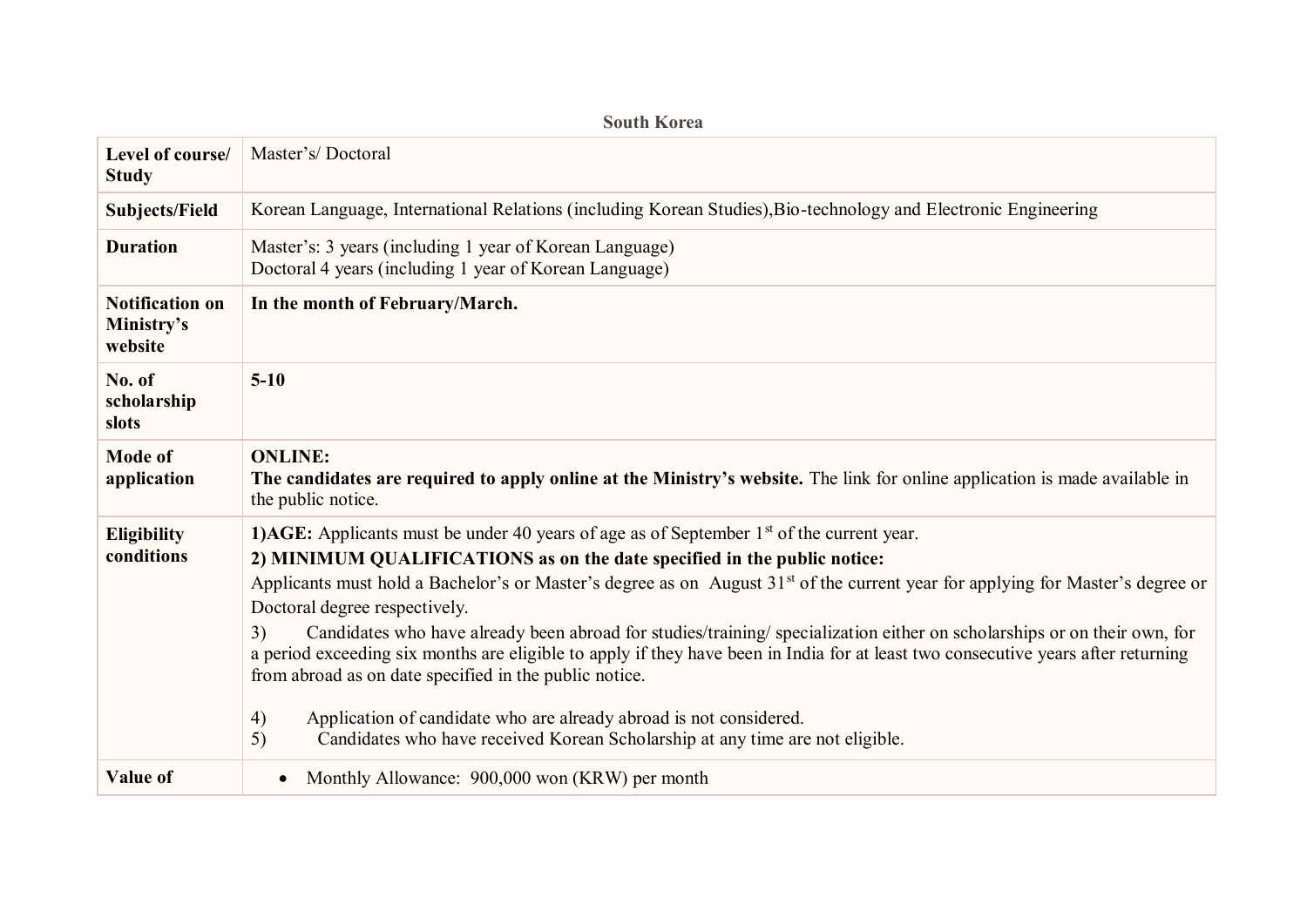| Scholarship                        | Research Allowance: 210,000 won for students in humanities and social sciences; 240,000 won for students in natural<br>and mechanic sciences, per semester.<br>Relocation (Settlement) Allowance: 200,000 won.<br>Language Training Fee: Full coverage<br>Tuitions: all admission fees are waived by the host institution (university). The tuition is paid by NIIED.<br>Dissertation Printing Costs: $500,000 \sim 800,000$ won, depending on the actual costs.<br>Medical Insurance: 20,000 won per month will be provided (limited coverage).<br>Special funding for scholars who are proficient in the Korean Language (TOPIK Level 5 or 6): 100,000 won per month<br>(commencing from the degree program) |
|------------------------------------|----------------------------------------------------------------------------------------------------------------------------------------------------------------------------------------------------------------------------------------------------------------------------------------------------------------------------------------------------------------------------------------------------------------------------------------------------------------------------------------------------------------------------------------------------------------------------------------------------------------------------------------------------------------------------------------------------------------|
| <b>Tentative dates</b>             | <b>Announcement of name of the candidates shortlisted for interview</b> : In the second week of March<br>Interview of the shortlisted candidates: In the last week of March                                                                                                                                                                                                                                                                                                                                                                                                                                                                                                                                    |
| Communication<br>with applicant    | Every information related to this scholarship is published at Ministry's website. The candidates are informed through email<br>regarding their interview.                                                                                                                                                                                                                                                                                                                                                                                                                                                                                                                                                      |
| <b>Selection</b><br><b>Process</b> | Only shortlisted candidates are called for interview and the Selection Committee comprising of subject experts<br>interviews the candidates. Based on merit, the nominations are made.<br>Nomination of a candidate by Government of India does not, in any way, guarantee final selection or placement. The<br>final selection rests with the donor country.                                                                                                                                                                                                                                                                                                                                                  |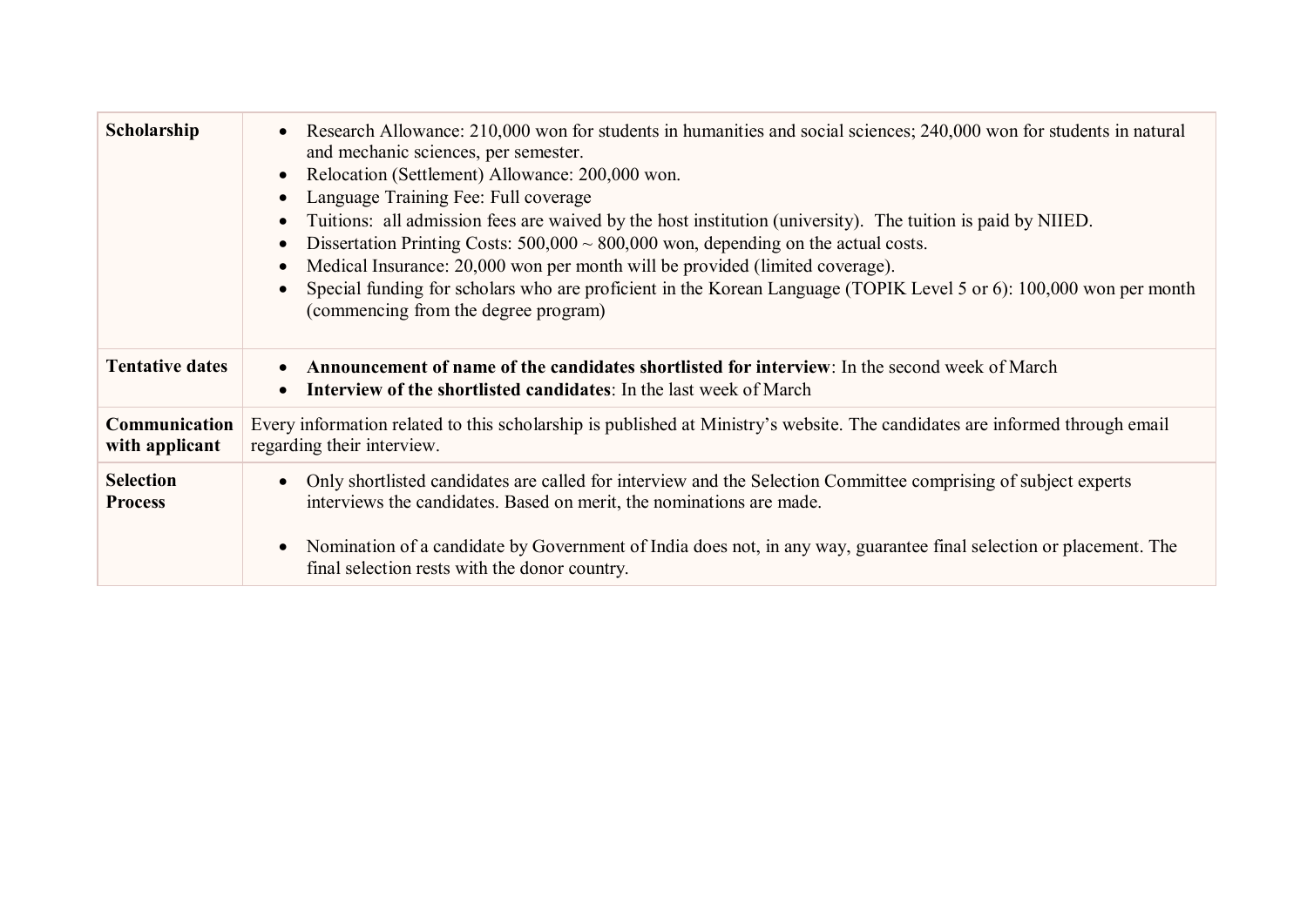| опран                                           |                                                                                                                                                                                                                                                                                                                                                                                                                                                                                                                                                                            |
|-------------------------------------------------|----------------------------------------------------------------------------------------------------------------------------------------------------------------------------------------------------------------------------------------------------------------------------------------------------------------------------------------------------------------------------------------------------------------------------------------------------------------------------------------------------------------------------------------------------------------------------|
| Level of course/<br><b>Study</b>                | Research/Masters Course/PhD course                                                                                                                                                                                                                                                                                                                                                                                                                                                                                                                                         |
| <b>Subjects/Field</b>                           | (A) Japan related Humanities (B) Japan related Social Science (C) Management Studies (D) Mathematical Science (E) Physics (F)<br>Chemistry and Chemical Engineering (G) Biology and Biotechnology (H) Agriculture and Fishery (I) Environmental Science (J)<br>Pharmaceutical Science (K) Geology and Geoinformatics (L) Civil Engineering (M) Architecture (N) Material Science / Engineering<br>(O) Electrical Engineering (P) Electronics & Communications Engineering (Q) Mechanical Engineering (R) Aerospace Engineering<br>(S) Robotics (T) Information Technology. |
| <b>Duration</b>                                 | Two years from April or one and a half year from October (Including a half year of Japanese language training period)<br>If a student opts for Masters or Ph.D. program, the scholarship term may get extended, provided that he/she has<br>$\bullet$<br>outstanding academic achievement that meets certain criteria set by the MEXT.<br>Japanese language training is exempted if student has a good ability of Japanese or enters the courses offered in English.<br>$\bullet$                                                                                          |
| No. of<br>scholarship<br>slots                  | Not specific                                                                                                                                                                                                                                                                                                                                                                                                                                                                                                                                                               |
| <b>Notification on</b><br>Ministry's<br>website | In the month of February/March.                                                                                                                                                                                                                                                                                                                                                                                                                                                                                                                                            |
| <b>Mode of</b><br>application                   | Applicants are required to send their applications directly to the following address:<br>Japan Information Centre, Embassy of Japan<br>50 - G, Shantipath, Chanakyapuri<br>New Delhi - 110021 Ph.: +91-11-46104865<br>e-mail: jpemb.sinha@nd.mofa.go.jp http://www.in.emb-japan.go.jp/                                                                                                                                                                                                                                                                                     |
| Eligibility<br>conditions                       | 1) AGE: Applicants must be under 35 years.<br>2) Qualification:<br>For Research Student / Master's Degree                                                                                                                                                                                                                                                                                                                                                                                                                                                                  |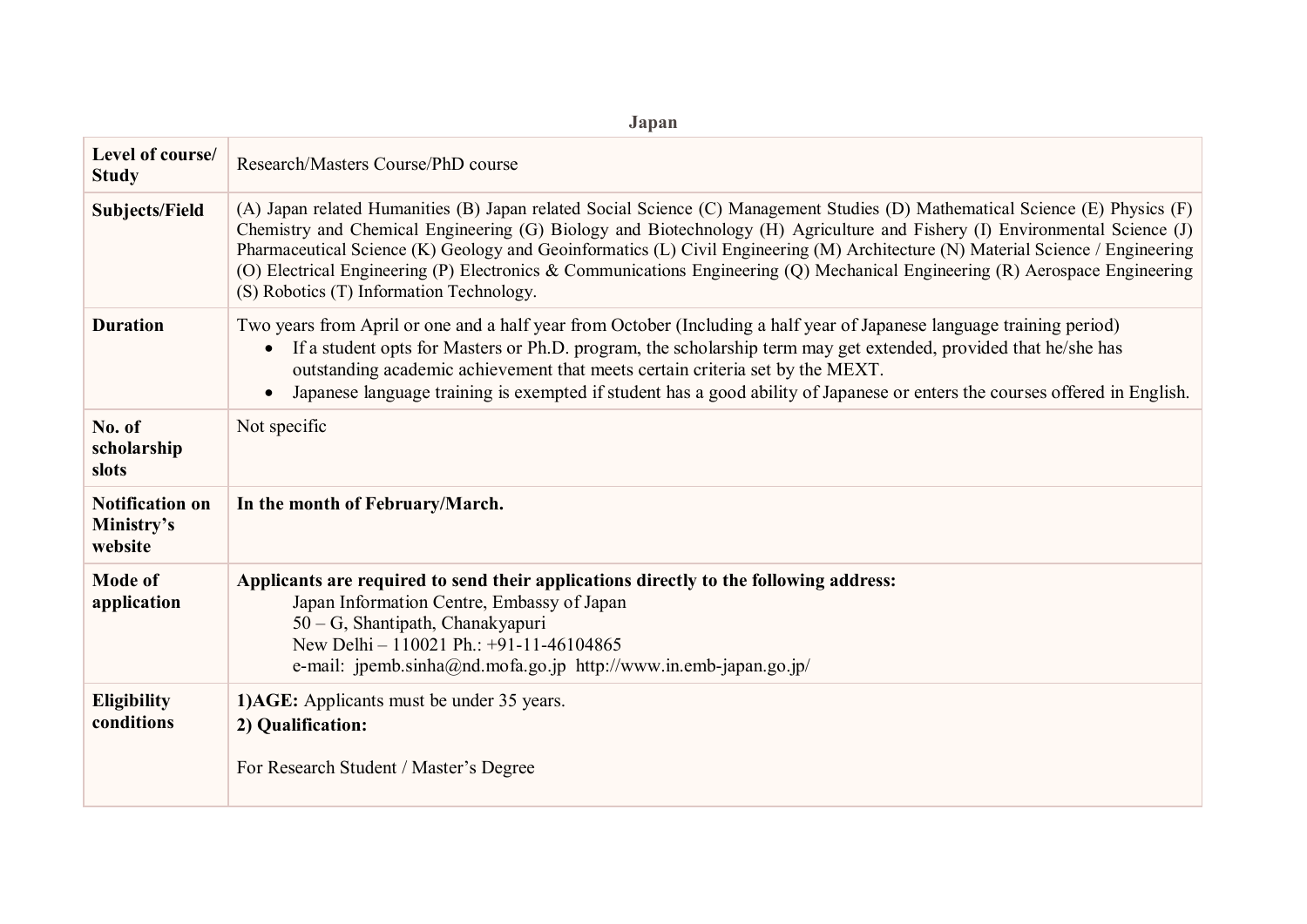|                         | Bachelor's Degree in the relevant field with minimum 65% marks. The candidates should obtain their mark sheet and degree on<br>or before 31st March of the year for the batch starting in April of the year and 30th September of the year for the batch starting<br>in October of the year.<br>2. For Ph.D. Degree                         |
|-------------------------|---------------------------------------------------------------------------------------------------------------------------------------------------------------------------------------------------------------------------------------------------------------------------------------------------------------------------------------------|
|                         | Master's degree in the relevant field with minimum 65% marks. Candidate having practical research/teaching/work experience<br>after obtaining the prescribed qualification on or before 31st March of the year for the batch starting in April of the year and<br>30th September of the year for the batch starting in October of the year. |
|                         | 3. For Research Student/Master's degree in Japanese Language                                                                                                                                                                                                                                                                                |
|                         | a) Students who have completed Bachelor's degree / Master's degree course in Japanese Language from a recognized<br>university.                                                                                                                                                                                                             |
|                         | <b>OR</b>                                                                                                                                                                                                                                                                                                                                   |
|                         | b) Students who have completed Bachelor's degree course in any subject from a recognized university and obtained N2<br>Certificate of the Japanese Language Proficiency Test (JLPT) conducted by the Japan Foundation.                                                                                                                      |
|                         | 4. For Ph.D. degree in Japanese Language                                                                                                                                                                                                                                                                                                    |
|                         | Students who have completed Master degree course in Japanese Language from a recognized university.                                                                                                                                                                                                                                         |
|                         | 5. For Management course: A minimum GMAT score of 650 with a Bachelor Degree.                                                                                                                                                                                                                                                               |
| Value of<br>Scholarship | Stipend: 143,000 Yen/ month (Approx. $\bar{\tau}$ 87,000 / month for the year 2015). Stipend is subject to change depending on<br>the annual budget of the year.<br>Round trip airfare<br>Tuition fees exempted                                                                                                                             |
|                         | The amount is subject to change depending on the their annual budget of each year                                                                                                                                                                                                                                                           |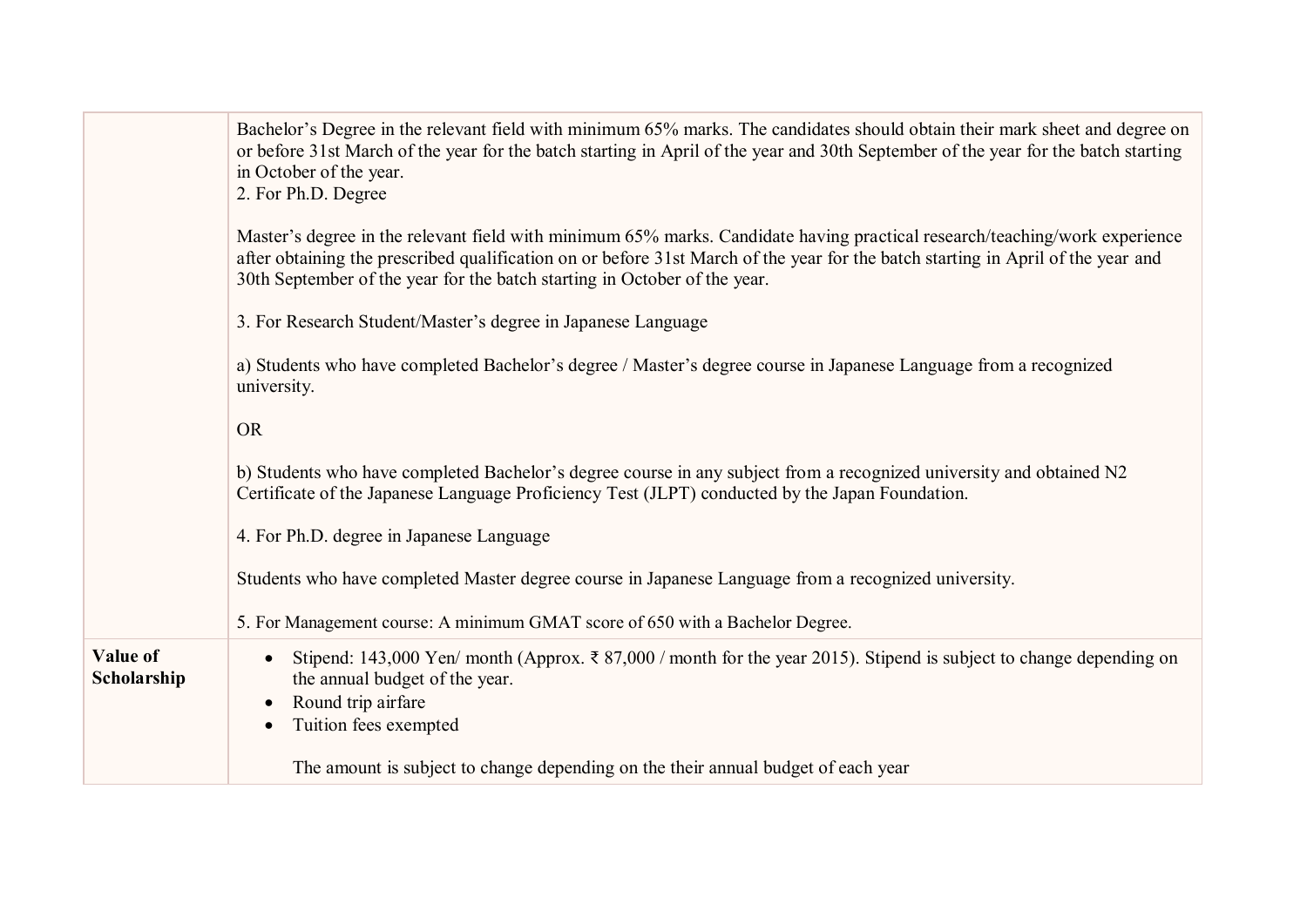| <b>Tentative dates</b>             | Announcement of name of the candidates shortlisted for written test and interview which is conducted by the<br><b>Embassy of Japan:</b> around $15th$ June<br>Interview of the shortlisted candidates: Last week of June |  |
|------------------------------------|--------------------------------------------------------------------------------------------------------------------------------------------------------------------------------------------------------------------------|--|
| Communication<br>with applicant    | Every information related to this scholarship is published on the website of Embassy of Japan in New Delhi at<br>http://www.in.emb-japan.go.jp/Education/Research Student.html.                                          |  |
| <b>Selection</b><br><b>Process</b> | The Selection is made by the Government of Japan.                                                                                                                                                                        |  |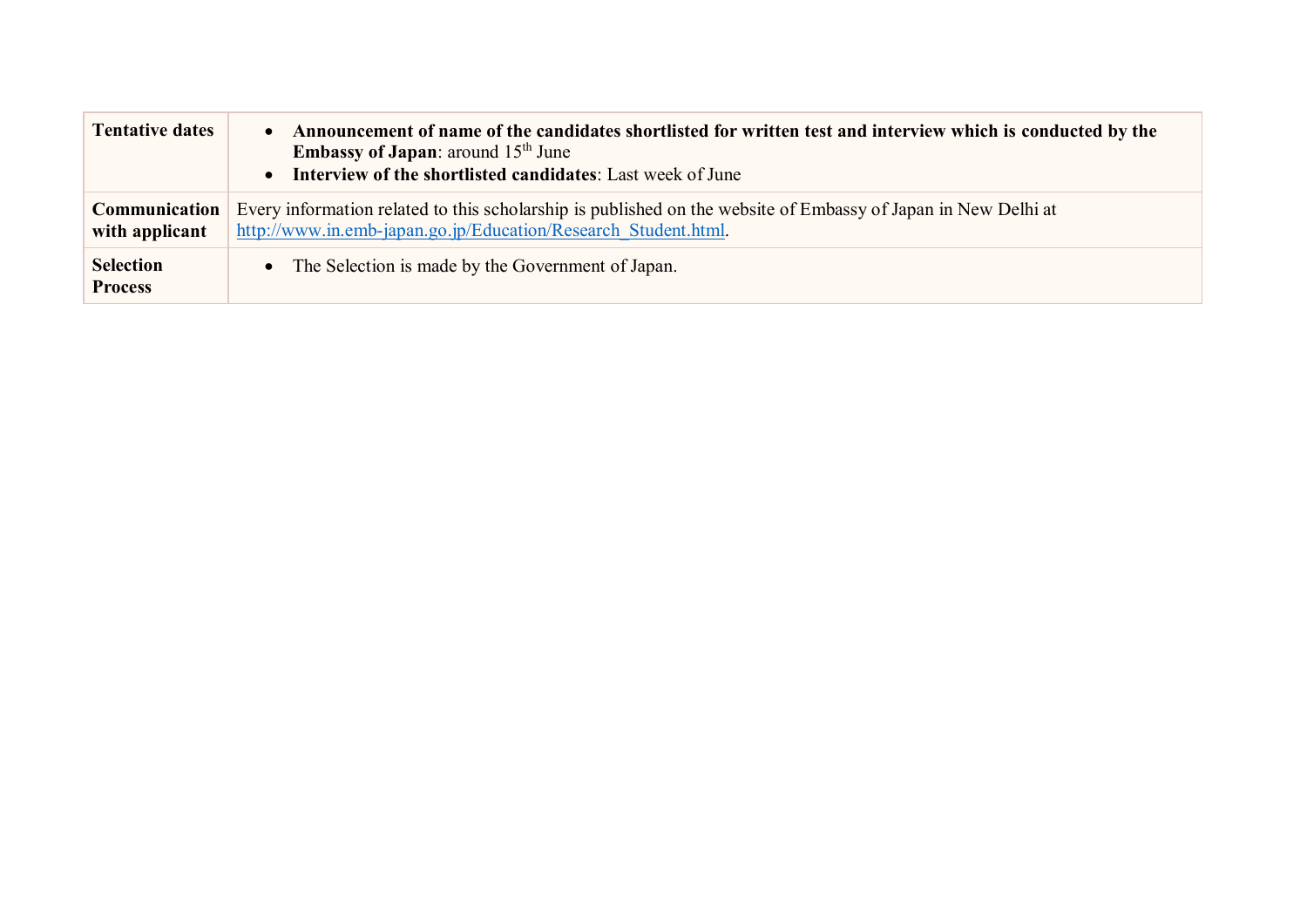| Level of course/<br><b>Study</b>                | Higher studies/ Research projects                                                                                                                                                                                                                                                                                                                                                                                                                                                                                                                                                                                                                                                                                                                                                                 |
|-------------------------------------------------|---------------------------------------------------------------------------------------------------------------------------------------------------------------------------------------------------------------------------------------------------------------------------------------------------------------------------------------------------------------------------------------------------------------------------------------------------------------------------------------------------------------------------------------------------------------------------------------------------------------------------------------------------------------------------------------------------------------------------------------------------------------------------------------------------|
| <b>Subjects/Field</b>                           | Not specific                                                                                                                                                                                                                                                                                                                                                                                                                                                                                                                                                                                                                                                                                                                                                                                      |
| <b>Duration</b>                                 | Scholarship duration: $1/3/6/9$ month(s)                                                                                                                                                                                                                                                                                                                                                                                                                                                                                                                                                                                                                                                                                                                                                          |
| No. of<br>scholarship<br>slots                  | Not specific                                                                                                                                                                                                                                                                                                                                                                                                                                                                                                                                                                                                                                                                                                                                                                                      |
| <b>Notification on</b><br>Ministry's<br>website | In the month of March/April.                                                                                                                                                                                                                                                                                                                                                                                                                                                                                                                                                                                                                                                                                                                                                                      |
| <b>Mode of</b><br>application                   | <b>ONLINE:</b><br>The candidates are required to apply online at Italian Ministry of Foreign Affair's website as well as the website of<br><b>Ministry of Human Resource Development website.</b> Both the links for online applications are made available in the public<br>notice.                                                                                                                                                                                                                                                                                                                                                                                                                                                                                                              |
| Eligibility<br>conditions                       | Age and Qualification:<br>1) One month scholarship for Courses for Teachers of Italian as second language<br>Applicant must be teacher of Italian as second language with documented experience.<br>Age limit:- up to 45 years as on the date specified in the public notice.<br>2) Three months scholarship for Advanced Courses on Italian language and culture<br>Students who have passed at least one university exam of Italian Language in India. At the end of the course, the student is<br>expected to achieve at least a B1 Level of Italian proficiency, attested by a certificate such as CILS, CELI, PLIDA 0 IT Roma<br>Tre. No Scholarships are offered for Beginners course.<br>Age limit: - 18-35 years.<br>3) six or nine months scholarship for the following type of courses: |

Italy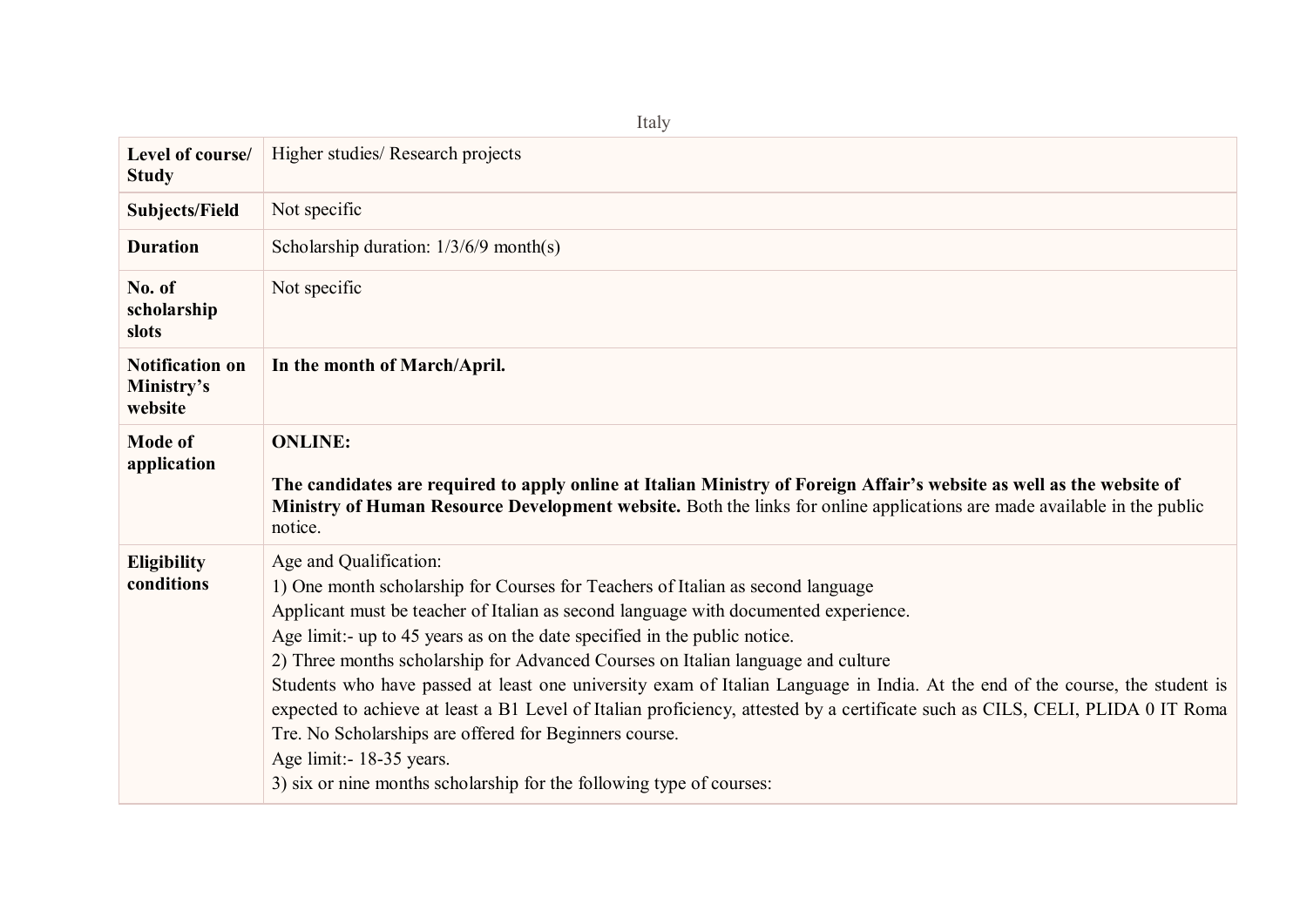• Postgraduate University courses (Master of Science) Bachelor's Degree in respective subject. (For enrolment/admission after the first year, the scholarship-holder is required to have passed the university exams of the previous year.) Age limit:- 18-35 years.

• Master's Degree courses (Level I or II)

Bachelor's degree in respective subject Age limit: 18-35 years

• Specialisation Schools

For admission, the candidate must have the academic qualification required for the chosen School. It is the candidate's responsibility to contact the chosen School in order to be informed on the activation and schedule of the course, and the other eventual requirements of registration. Specialization Schools of medical disciplines are not eligible to get a scholarship.

Age limit:- 18-35 years.

• Research Under Academic Supervision

In order to apply for this type of scholarship, the candidate must submit the research project and the letters of acceptance from the host Institution. The research project must be carried out within the Italian State Education and Research System, including public museums and archives, and institutions as CNR (ConsiglioNazionaledelleRicerche) and ISS (IstitutoSuperiore di Sanita).

Age limit:- 18-35 years.

 Courses of Higher Education in Art, Music and Dance (AFAM), ScuolaInternazionale di Liuteria di Cremona; Scuola di Alta Formazione e Studio (SAF) of the IstitutoSuperiore per la ConservazioneedilRestauro (ISCR), and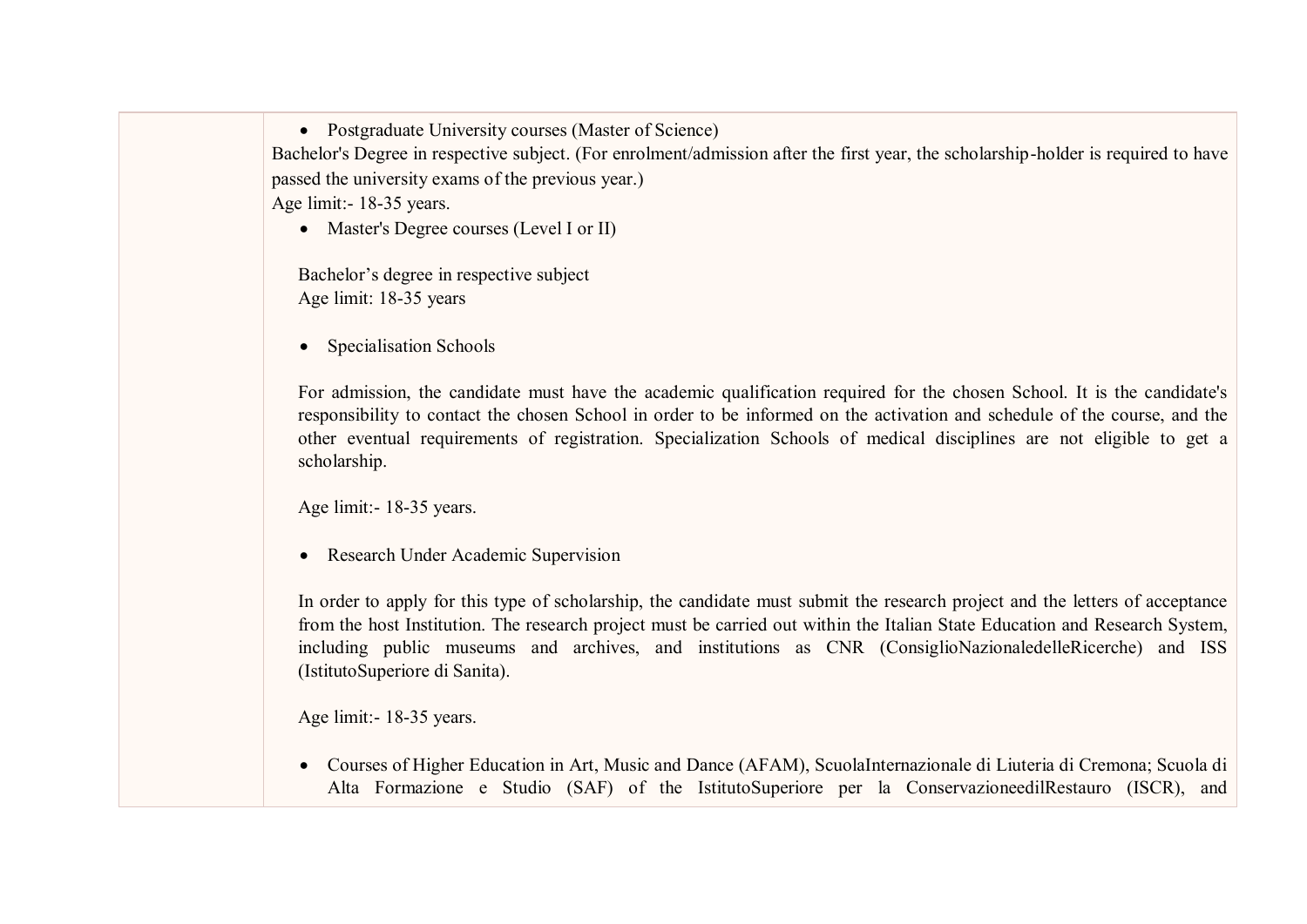ScuolaNazionale di Cinema

i) For admission to Courses of Higher Education in Art, Music and Dance (AF AM) and to the ScuolaInternazionale di Liuteria di Cremona, candidats must possess a High School Diploma or a title valid locally for admission to Academies of Fine Arts or Conservatories of Music. It is the candidate's responsibility to contact the chosen Institute/ Institution in order to be informed on any other possible requirements for the admission. The list of the AFAM institutes is provided on Ministry of Education, Universities and Research (MIUR) webpage.

ii) For admission to Scuola di Alta Formazione e Studio (SAF) of the IstitutoSuperiore per la ConservazioneedilREstauro (ISCR) and to ScuolaNazionale di Cinema, candidates must possess High School diploma valid locally and pass an Admission test. It is the candidate's responsibility to be informed on the schedule of the Entrance test and on any other possible requirements.

Age limit:- 18-35 years.

• Ph. D. Courses

For admission, the candidate must have Master's Degree in respective subject. It is the candidate's responsibility to contact the chosen Institute in order to be informed on the activation of the course, the schedule and the other requirements for registration.

Age limit:- 18-35 years

Undergraduate University courses ( RENEWALS ONLY)

This type of scholarship is offered only to candidates who have been selected for the previous academic year(s), have received scholarship to attend an Undergraduate Course (LaureaTriennale or Corso di Laurea a CicioUnico), and in the next academic year will enroll at least for the third year in the same course. The renewal is subject to verification of the student's academic achievements.

Candidates may apply for a renewal to continue or complete a multi-year course. Upon decision of the selection committee, a renewal can be granted only if the applicant has passed the exams required in the previous year. No scholarship renewals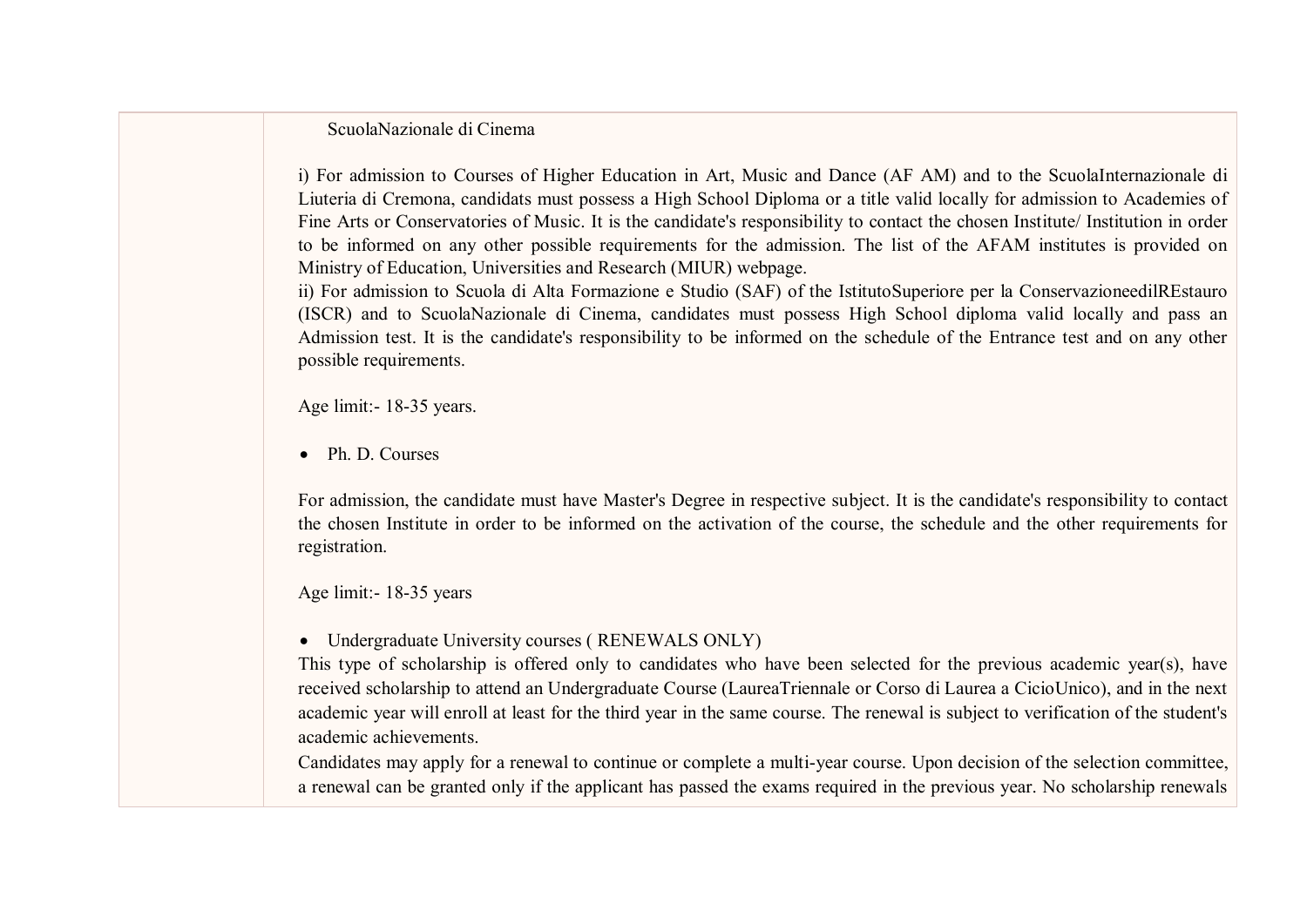|                                             | are offered for students exceeding the legal duration to the course of study.<br>Required percentage: Candidates must have 60% marks in the required qualification for applying to Italian Government<br>Scholarship.                                                                                                                                                                                                                                                                                                                                                                             |
|---------------------------------------------|---------------------------------------------------------------------------------------------------------------------------------------------------------------------------------------------------------------------------------------------------------------------------------------------------------------------------------------------------------------------------------------------------------------------------------------------------------------------------------------------------------------------------------------------------------------------------------------------------|
| <b>Other</b><br>conditions/<br>requirements | • Knowledge of Italian Language: Candidates must possess a certificate of intermediate level in Italian (e.g. CILS B2,<br>Celi 3, PUDA B2 or INT.IT Roma Tre) or equivalent linguistic proficiency issued by a local organization or language school<br>(e.g. Italian Cultural Institute, Dante Alighieri Society branch etc.) Applicants for enrolment in Advanced Courses on Italian<br>Language and Culture must have at least an A2 level proficiency in Italian. It is not required Italian language knowledge for<br>applicants who enroll for university courses held entirely in English. |
|                                             | <b>Restrictions:</b> Students enrolled in a year exceeding the legal duration of the course of study (the so-called "fuoricorso")<br>are not eligible for scholarships.                                                                                                                                                                                                                                                                                                                                                                                                                           |
|                                             | Scholarships is not granted for the following:                                                                                                                                                                                                                                                                                                                                                                                                                                                                                                                                                    |
|                                             | i)<br>Foreign institutions (universities, academies, libraries, schools of any kind), even if situated in Italy;                                                                                                                                                                                                                                                                                                                                                                                                                                                                                  |
|                                             | Centers or research laboratories not legally recognized by the competent State authority.<br>$\overline{11}$                                                                                                                                                                                                                                                                                                                                                                                                                                                                                      |
|                                             | • Incompatibility: To be eligible to receive the scholarship, candidates must not be concurrently in receipt of another<br>scholarship offered by the Italian Government.                                                                                                                                                                                                                                                                                                                                                                                                                         |
| Value of<br>Scholarship                     | i) Normally, the scholarship holders are exempt from the payment of the university tuition fees, in accordance with existing<br>regulations. However the universities, as part of their autonomy, may not allow such exemption. Candidates are therefore<br>requested to contact the chosen institution in order to be informed on eventual taxes or tuition fees.<br>2. Health (and accident) insurance: For the period of the scholarship granted by the Italian Government, the scholarship-holders<br>are covered by an insurance policy against illness and/or accident.                     |
| <b>Tentative dates</b>                      | Announcement of name of the candidates shortlisted for interview: In the month of April<br>Interview of the shortlisted candidates: In the month of May                                                                                                                                                                                                                                                                                                                                                                                                                                           |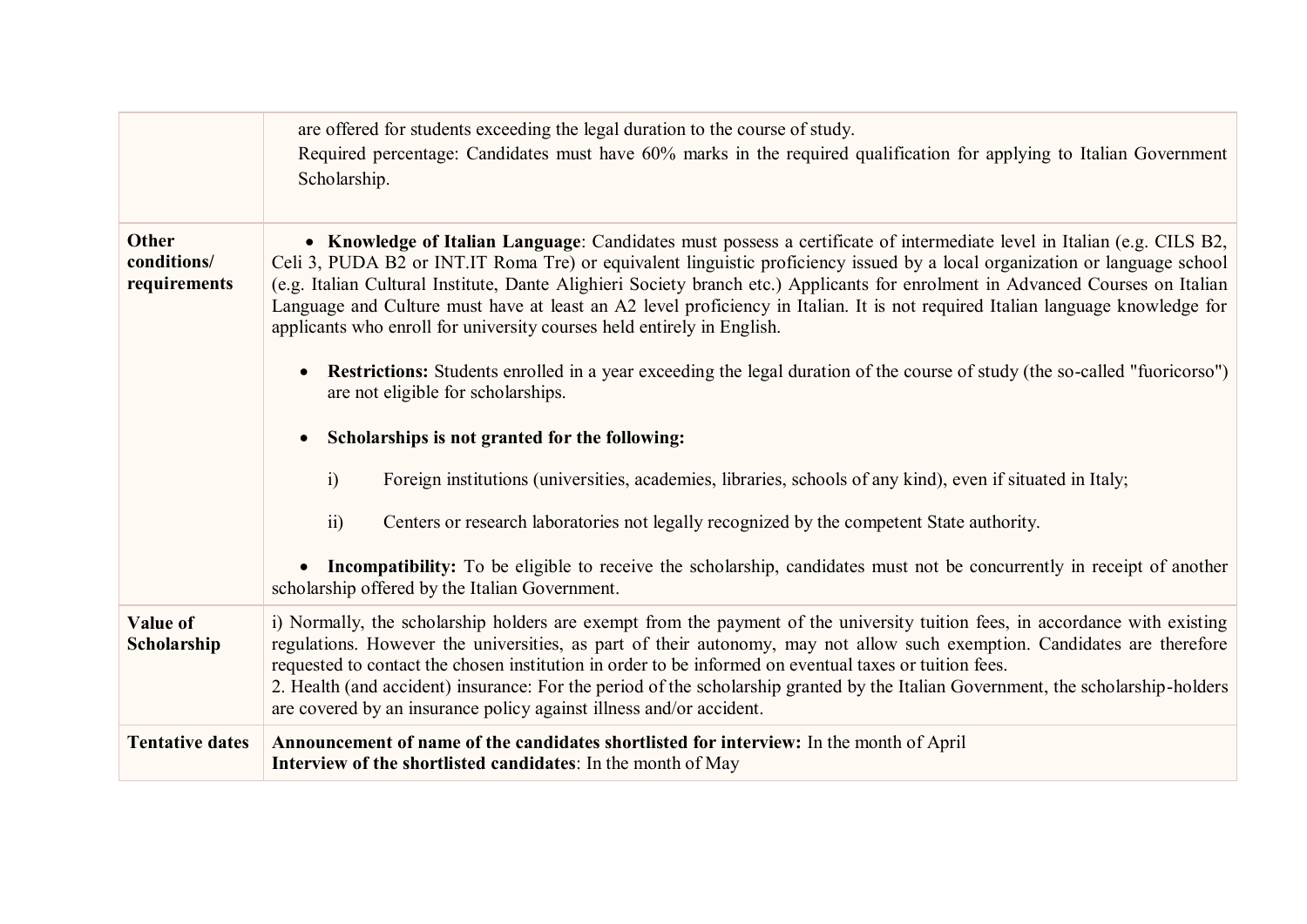| <b>Communication</b><br>with applicant | The Embassy of Italy in New Delhi shortlist the candidates and inform them regarding interview. |
|----------------------------------------|-------------------------------------------------------------------------------------------------|
| <b>Selection</b><br><b>Process</b>     | The selection of the candidates rests with the donor country.                                   |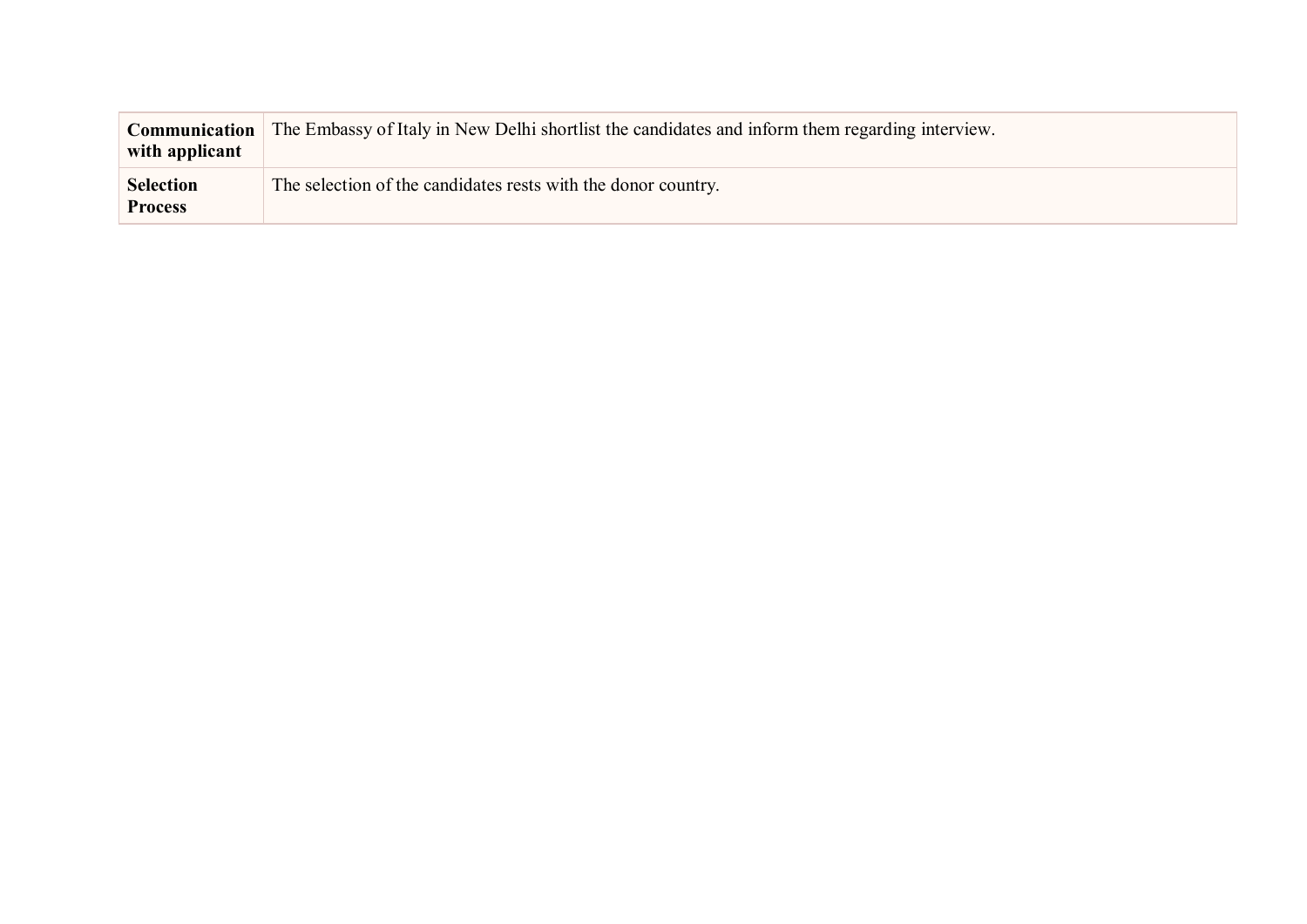| <b>Mexico</b>                                    |                                                                                                                                                                                                                                                                                                                                                                                                |  |
|--------------------------------------------------|------------------------------------------------------------------------------------------------------------------------------------------------------------------------------------------------------------------------------------------------------------------------------------------------------------------------------------------------------------------------------------------------|--|
| Level of course/<br>Study/type of<br>scholarship | Visiting Professor, for specialists, researchers and academics from Higher Education Institutions (HEI) or research centres<br>aboard who have been invited by a Mexican HEI or research centre to give special lectures, course workshops, seminars. Etc.                                                                                                                                     |  |
|                                                  | High-Level Conferences, for foreign academics, researchers and experts in order to hold high-level conferences in HEI,<br>research centres, social institutions and /or cultural centres in Mexico.                                                                                                                                                                                            |  |
|                                                  | Genaro Estrada Grant for Mexican Specialists, for researchers and experts with a wide trajectory in research and<br>publications in any topic relating to Mexico, in order to carry out research in institutions of higher learning, archives, libraries,<br>research centres and/or cultural centres in Mexico.                                                                               |  |
|                                                  | Fine Arts Fellowships, for artists with a probable trajectory in the discipline in which they plan to carry out their fine arts<br>project in Mexico.                                                                                                                                                                                                                                          |  |
|                                                  | Fellowships for Media Collaborators, for working professionals in print and electronic media.                                                                                                                                                                                                                                                                                                  |  |
|                                                  | Improving the Quality of Mexican Higher Education Institutions, for education specialists and international education<br>administrators to give conferences, courses and workshops and to exchange experiences and best practices with Mexican<br>administrators and others that contribute to improving the quality, internationalization of Mexican public higher education<br>institutions. |  |
| <b>Subjects/Field</b>                            | As specified in the online application                                                                                                                                                                                                                                                                                                                                                         |  |
| <b>Duration</b>                                  | $5 \text{ days} - 12 \text{ months}$ (length of stay for each type of course is given in the public notice)                                                                                                                                                                                                                                                                                    |  |
| <b>Notification on</b><br>Ministry's<br>website  | In the month of April/May                                                                                                                                                                                                                                                                                                                                                                      |  |
| <b>Mode of</b><br>application                    | ONLINE: Candidates are required to apply directly at the website of government of Mexico. The link is provided in the public<br>notice.                                                                                                                                                                                                                                                        |  |
| <b>Eligibility</b>                               | As listed in the online application which is invited by the Government of Mexico.                                                                                                                                                                                                                                                                                                              |  |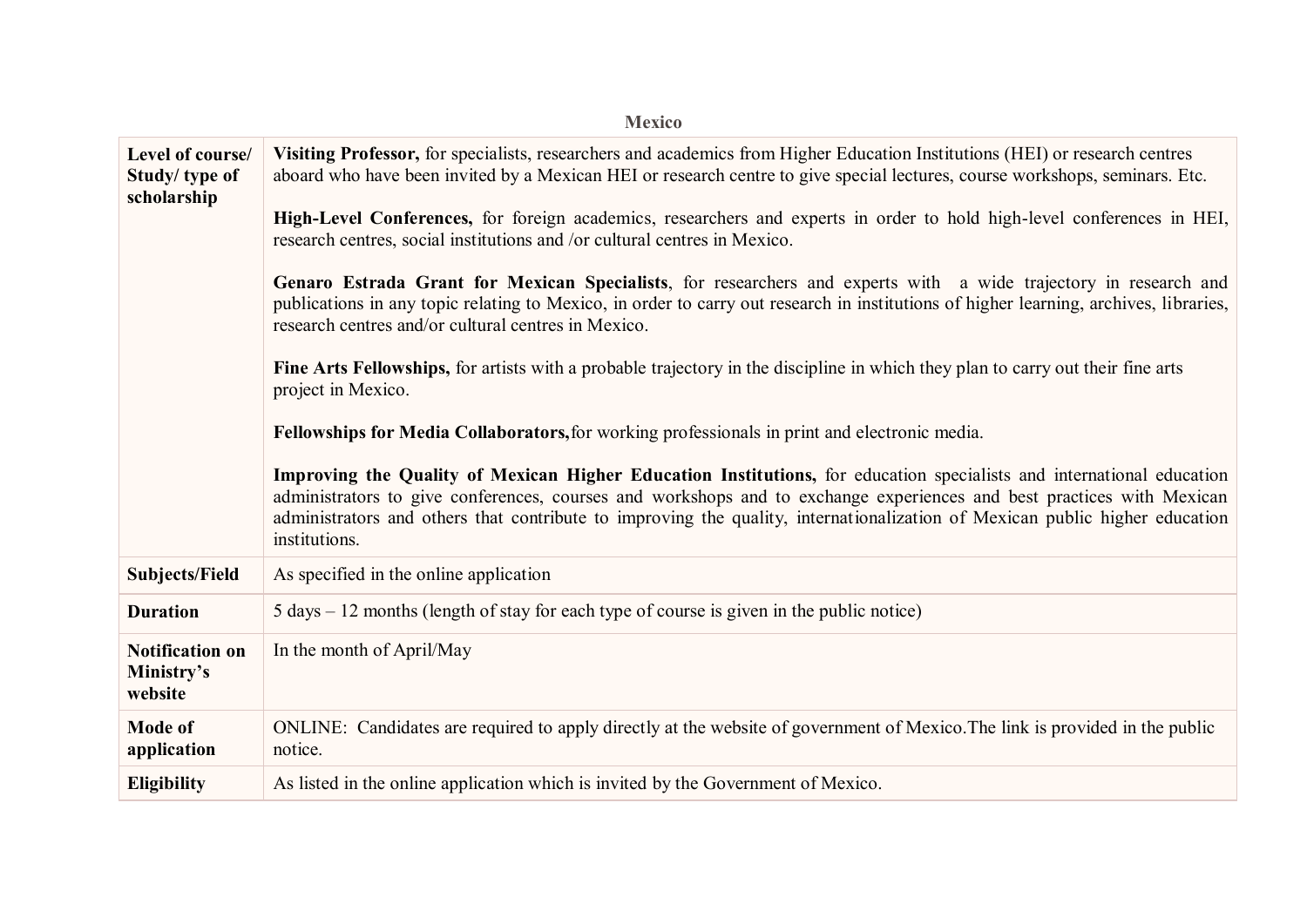| conditions                         |                                                                                                                                                                                                                                                                                                                                                                                                                                                                                                                                                                                                                                   |
|------------------------------------|-----------------------------------------------------------------------------------------------------------------------------------------------------------------------------------------------------------------------------------------------------------------------------------------------------------------------------------------------------------------------------------------------------------------------------------------------------------------------------------------------------------------------------------------------------------------------------------------------------------------------------------|
| Value of<br>Scholarship            | Roundtrip international transportation from the capital of the country of residency to Mexico City.<br>$\bullet$<br>Monthly stipend/one grant as specified every year.<br>$\bullet$<br>National transportation from Mexico City to where fellowship activities are to be carried out and back to Mexico City.<br>$\bullet$<br>Medical insurance from the Mexican Institute of Social Security effective after the third month of the fellowship. (for<br>$\bullet$<br>specific type of courses)<br>Note: The awardee who arrives for a stay less than 4 months should have international medical insurance with wide<br>coverage. |
| Communication<br>with applicant    | The applicants for this scholarship receive each and every communication from the Government of Mexico.                                                                                                                                                                                                                                                                                                                                                                                                                                                                                                                           |
| <b>Selection</b><br><b>Process</b> | The Selection is made by the Government of Mexico.                                                                                                                                                                                                                                                                                                                                                                                                                                                                                                                                                                                |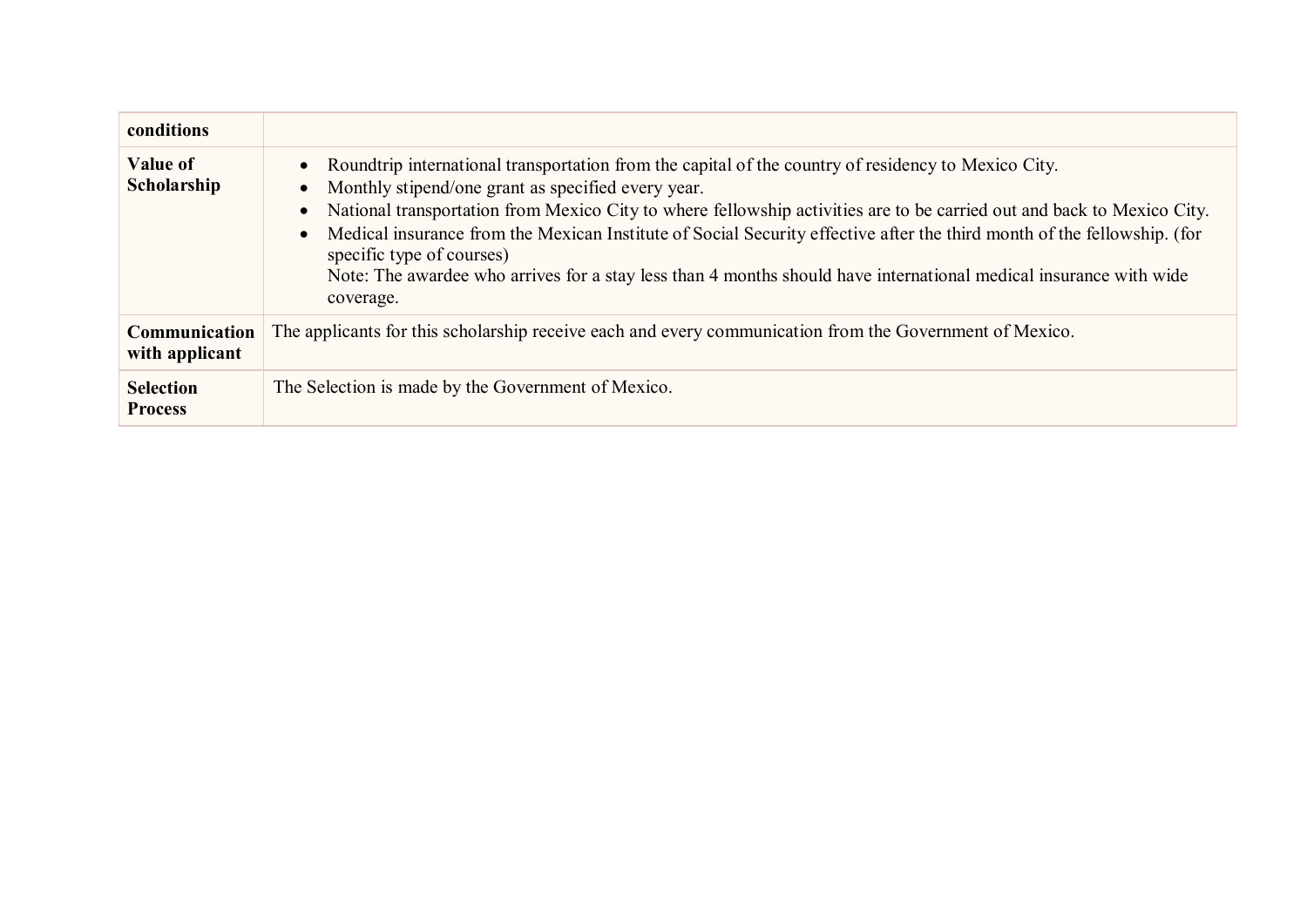| Level of course/<br><b>Study</b>                | Under graduate                                                                                                                                                                                                                                                                                                                                                                                                                                                                                                                                                                                                                          |
|-------------------------------------------------|-----------------------------------------------------------------------------------------------------------------------------------------------------------------------------------------------------------------------------------------------------------------------------------------------------------------------------------------------------------------------------------------------------------------------------------------------------------------------------------------------------------------------------------------------------------------------------------------------------------------------------------------|
| <b>Subjects/Field</b>                           | The subject is specified in the public notice                                                                                                                                                                                                                                                                                                                                                                                                                                                                                                                                                                                           |
| <b>Duration</b>                                 | 3-4 years                                                                                                                                                                                                                                                                                                                                                                                                                                                                                                                                                                                                                               |
| <b>Notification on</b><br>Ministry's<br>website | In the month of August                                                                                                                                                                                                                                                                                                                                                                                                                                                                                                                                                                                                                  |
| <b>Mode of</b><br>application                   | <b>ONLINE:</b> Candidates are required to apply at the website of the Ministry. The link is provided in the public notice. The<br>applicants are also required to fill the form prescribed by the Government of Sri Lanka. The same is provided in the public<br>notice.                                                                                                                                                                                                                                                                                                                                                                |
| <b>Eligibility</b><br>conditions                | <b>Qualification:</b><br>Candidates with impressive results of an examination deemed equivalent to G.C.E. (Advanced Level) Examination of Sri<br>Lanka are eligible to apply for admission to universities in Sri Lanka with minimum 65% of marks. Certificate of equivalency<br>is required.<br>Age: less than 25 years as on the date specified in the public notice.                                                                                                                                                                                                                                                                 |
| <b>Value of</b><br>Scholarship                  | Free of charge tuition and registration<br>Free Visa for studies<br>One-off settlement allowance of LKR 10,000<br>A monthly living allowance of LKR 30,000 during the study period. (It is expected that the scholarship recipient<br>will meet the expenditure for food and accommodation with the monthly allowance of LKR 30,000. The relevant<br>university/higher educational institute assists in finding suitable accommodation.<br>Reimbursement of cost of return air fare (economy class) to come to Sri Lanka.<br>Reimbursement of IELTS/TOFEL examination fees (test result must not be more than 24 months old at the time |